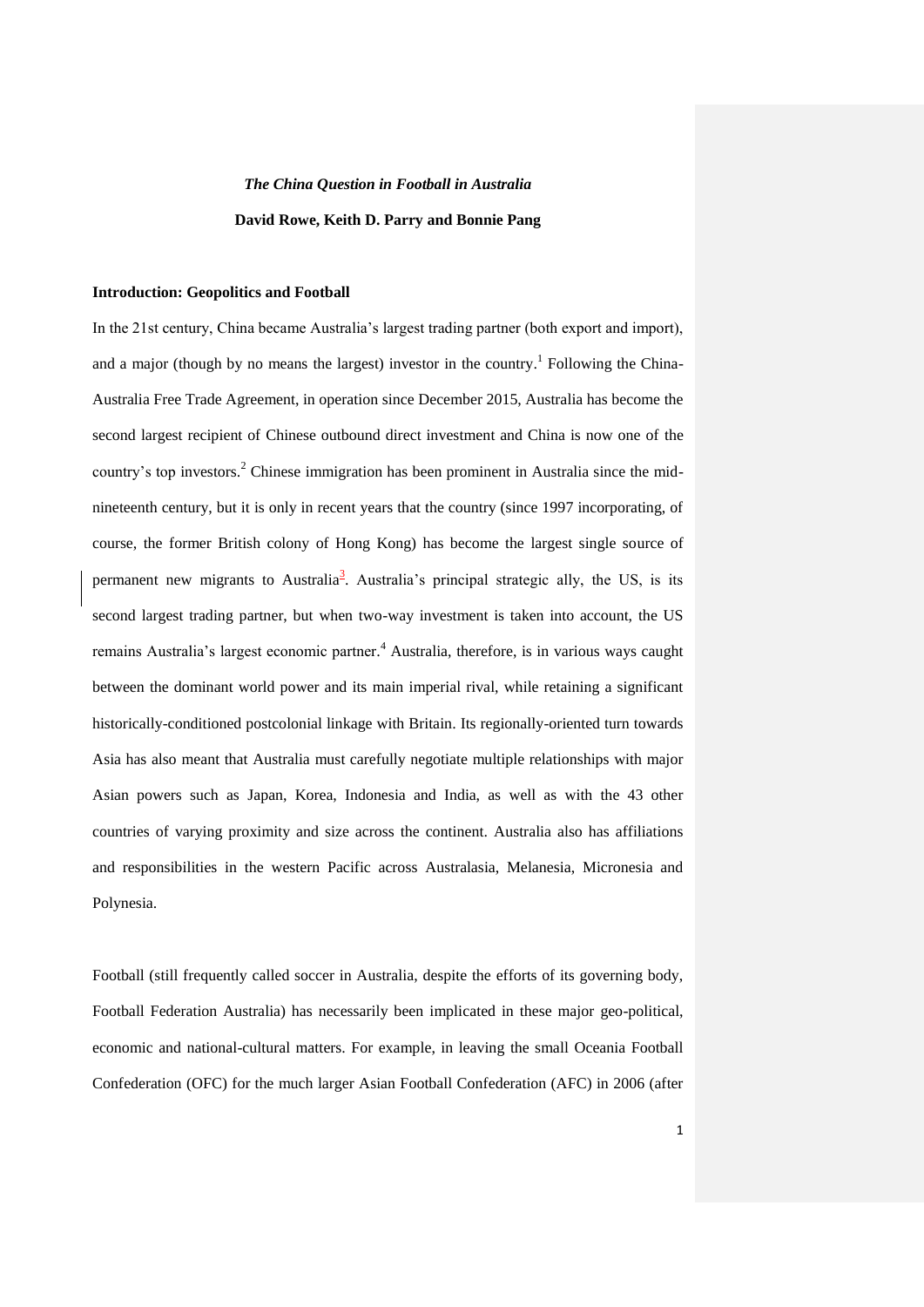many years of trying), football aligned itself with the direction advocated in 2012 by the Gillard-led Labor federal government's,<sup>5</sup> which makes explicit reference to "football diplomacy" in Asia. Professional football in Australia, especially at national league level (the current iterations of which are the A- and W-Leagues) has struggled, like many of its regional counterparts in the Asia-Pacific,<sup>6</sup> to establish itself in competition with rival sports (in Australia's case including three football codes, rugby union, rugby league and Australian rules<sup>7</sup> and with Europe-based competitions like the UEFA Champions League, English Premier League and Spain's La Liga. In contrast, its major national men's and women's teams, respectively the Socceroos and the Matildas, are well recognized in the country, in Asia and beyond. The Socceroos are current AFC Asian Cup champions, defeating South Korea in the final in Sydney in 2015 after beating China in the quarter-finals in Brisbane, and have qualified for the last four World Cups. The Matildas, at the time of writing (August 2018) ranked eighth in the world by FIFA (the Socceroos being  $43<sup>rd</sup>$ ), have been finalists in the last three AFC Women's Asian Cup tournaments (winning the Cup in 2010), have qualified for the last seven World Cups, and were winners of the inaugural Tournament of Nations in 2017, the same year in which they were Public Choice Team of the Year at the Australian Institute of Sport Awards.

Australia's broad need to take careful account of developments in China is no less applicable to the sphere of football. Although China does not dominate football in Asia in either economic or sporting terms, its unparalleled state-endorsed expansion and ambition<sup>8</sup> is of particular significance in the Australian context. This chapter addresses key manifestations of football in Australia's relationship with China: Australia's identity and China's approach to recognition of Australia as an Asian football country (for example, the foreign player rules regarding Australian players in the Chinese Super League, and attitudes of Chinese and Australian football fans towards Australia competing in Asian competitions); Chinese interest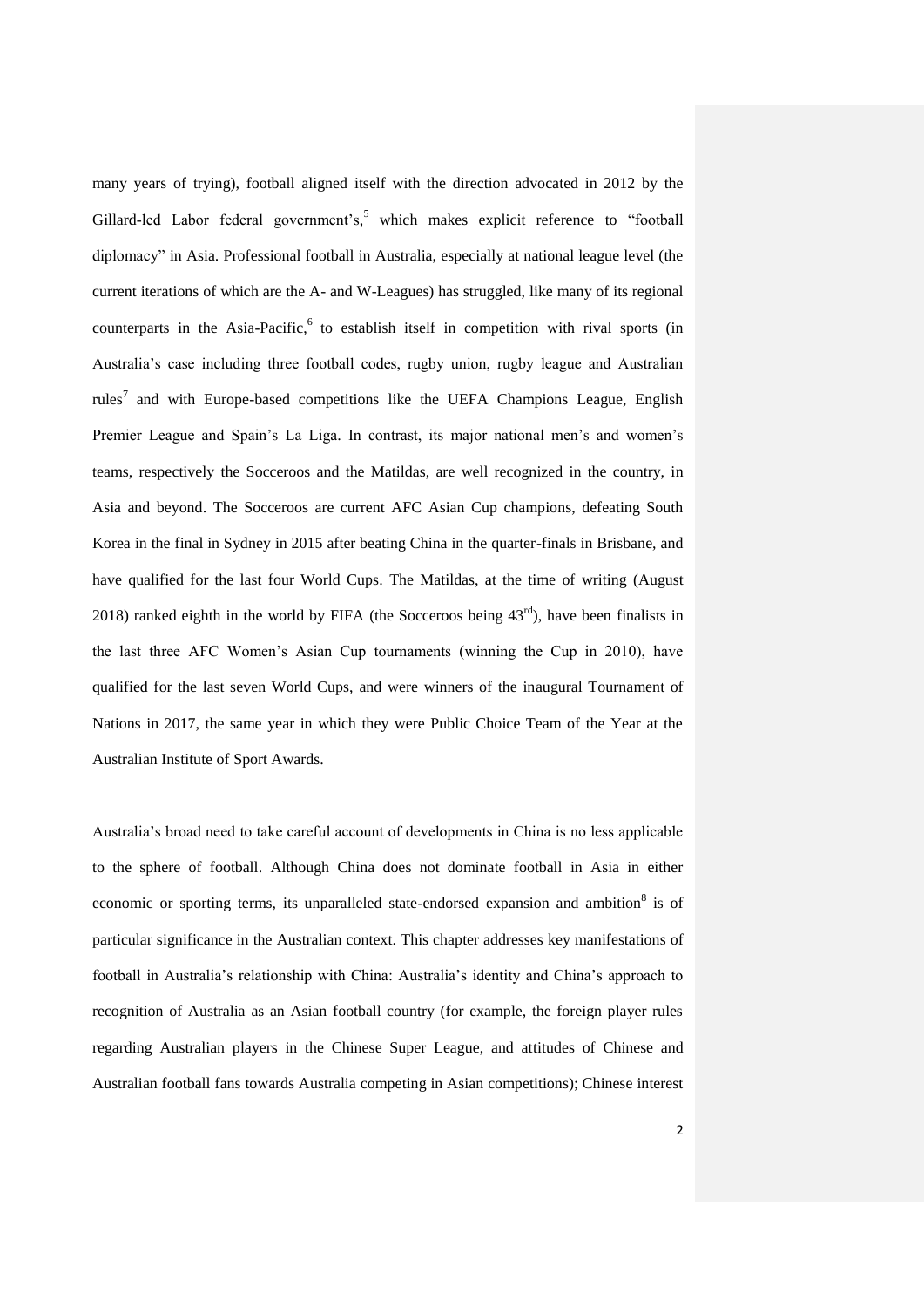in football in Australia, including actual and proposed ownership of A-League clubs and inter-club networking; and orientations to football among Chinese-Australian communities, particularly the positioning of grassroots Chinese leagues and football fan connections to the game in Australia. In bringing these various threads together, we seek to illuminate football's global, regional and national dynamics, while exposing the many ways in which the game – and sport in general – is inevitably embedded in social, political, cultural and economic relations ranging from the hyper-local to the global.

## **Positioning Football in Australia**

Australia's attempted positioning as an Asian nation (at least in some respects) has been resisted both internally and externally in that, as a former British colony (only achieving the status of an independent nation-state in 1901 – albeit one which retains the Queen of the United Kingdom as its head of state), it is historically aligned with the West. As noted earlier, though, this concept of the West does not equally embrace all notionally Western nations, with Australia's connection to Britain, the US and the broader Anglosphere (including Ireland in Europe and regional neighbour New Zealand) a powerful influence on its national identity. Ironically, football in Australia, despite Britain being the "home" of the transformation of "folk football" into the modern game, became associated with elements of the West that were also identified with the "Other", especially the post-World War II wave of southern European migrants<sup>9</sup>. Thus, football in Australia is in some ways doubly anomalous in the Asian context – many in Asia and inside the country do not see Australia as an "Asian" nation, <sup>10</sup> while many in Australia have not viewed football as a genuinely "Australian" sport.<sup>11</sup> It appears that, despite intermittent tabloid media over-reactions to football fan disorder that are often ethnocentric, and criticisms by other football codes, $12$  the game is becoming more integrated into mainstream Australian culture. Nonetheless, there is still some resistance to its identification with Asia, from both within and without.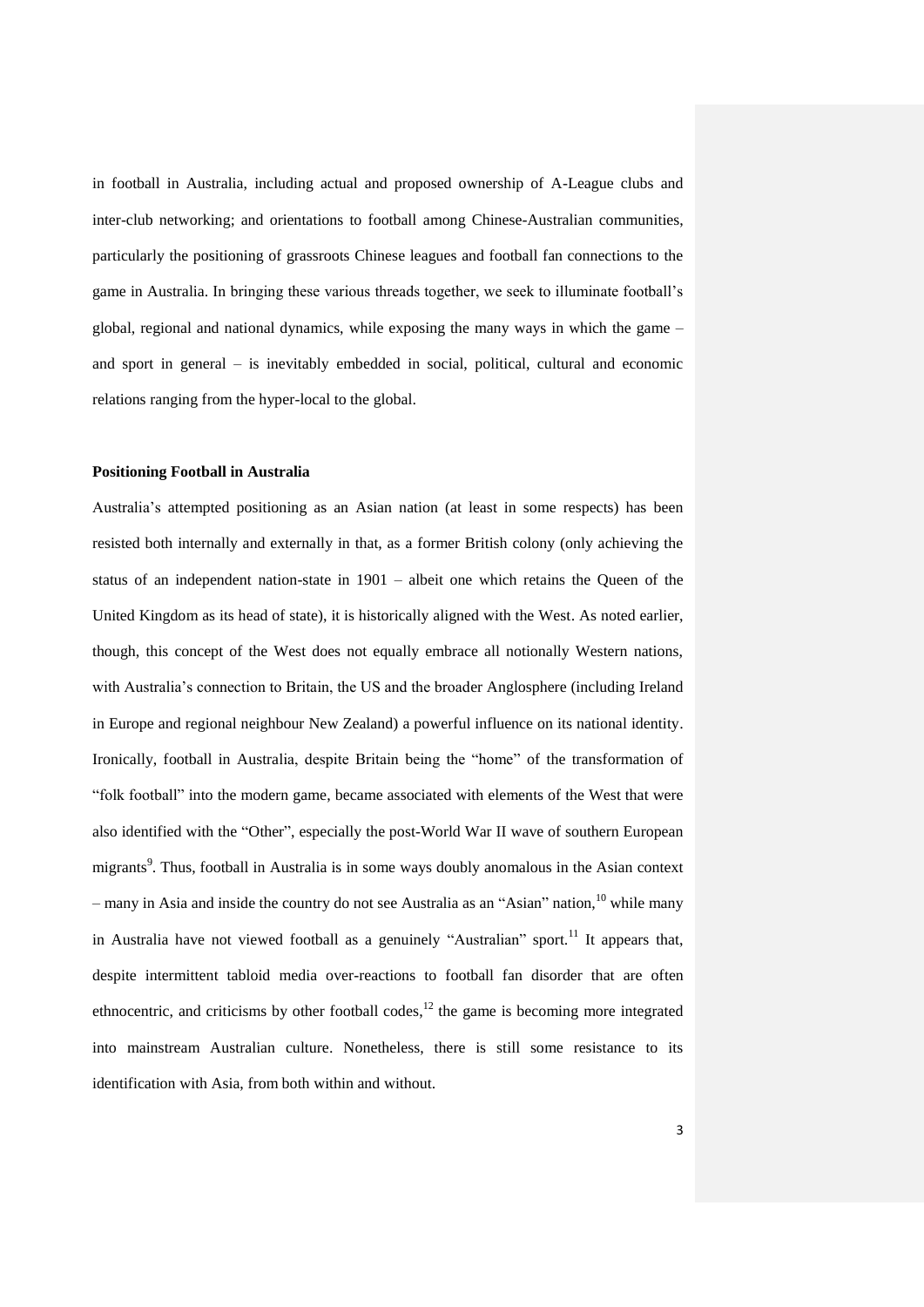Inside Australia, a focus of anti-Asian sentiment since the mid-1990s (later with a more specific anti-Muslim turn) has been focused on the politician Pauline Hanson and her political party *One Nation*. <sup>13</sup> In wider political circles, some anxiety has been expressed regarding China's economic and political rise in the region, including the exertion of Chinese Communist party influence in Australian society via, for example, businesspeople and international students. Former Prime Minister Malcolm Turnbull referred to "disturbing reports about Chinese influence", <sup>14</sup> while Clive Hamilton's (2018) *Silent Invasion: China's Influence in Australia*<sup> $15$ </sup> has claimed that agents of the Chinese state have insinuated themselves into Australian public life.<sup>16</sup>

Outside Australia, there have also been moments in which Asian leaders have questioned Australia's presence in Asia, including Malaysian Prime Minister Mahathir Mohamad's 2002 well-known interview with the *Australian* newspaper in which he stated that, "Australia has to choose whether it's an Asian country or a western country. If you take the position of being a deputy sheriff to America, you cannot very well be accepted by the countries of this region."<sup>17</sup> Rumblings among some AFC members in the west of the continent about removing Australia, which came on the eve of the 2015 AFC Asian Cup Final that, as noted, was hosted and won by Australia<sup>18</sup>, indicate how such sentiment also resonates within football in Asia. From the perspective of Football Federation Australia (FFA), the great advantage of being part of the AFC was not just that, compared with the OFC, it was entering a much larger, more lucrative sport market and was able to participate in a higher level of competition. FFA's *We Are Football: This is Our Vision: Whole of Football Plan* also envisaged a much wider community role, including that: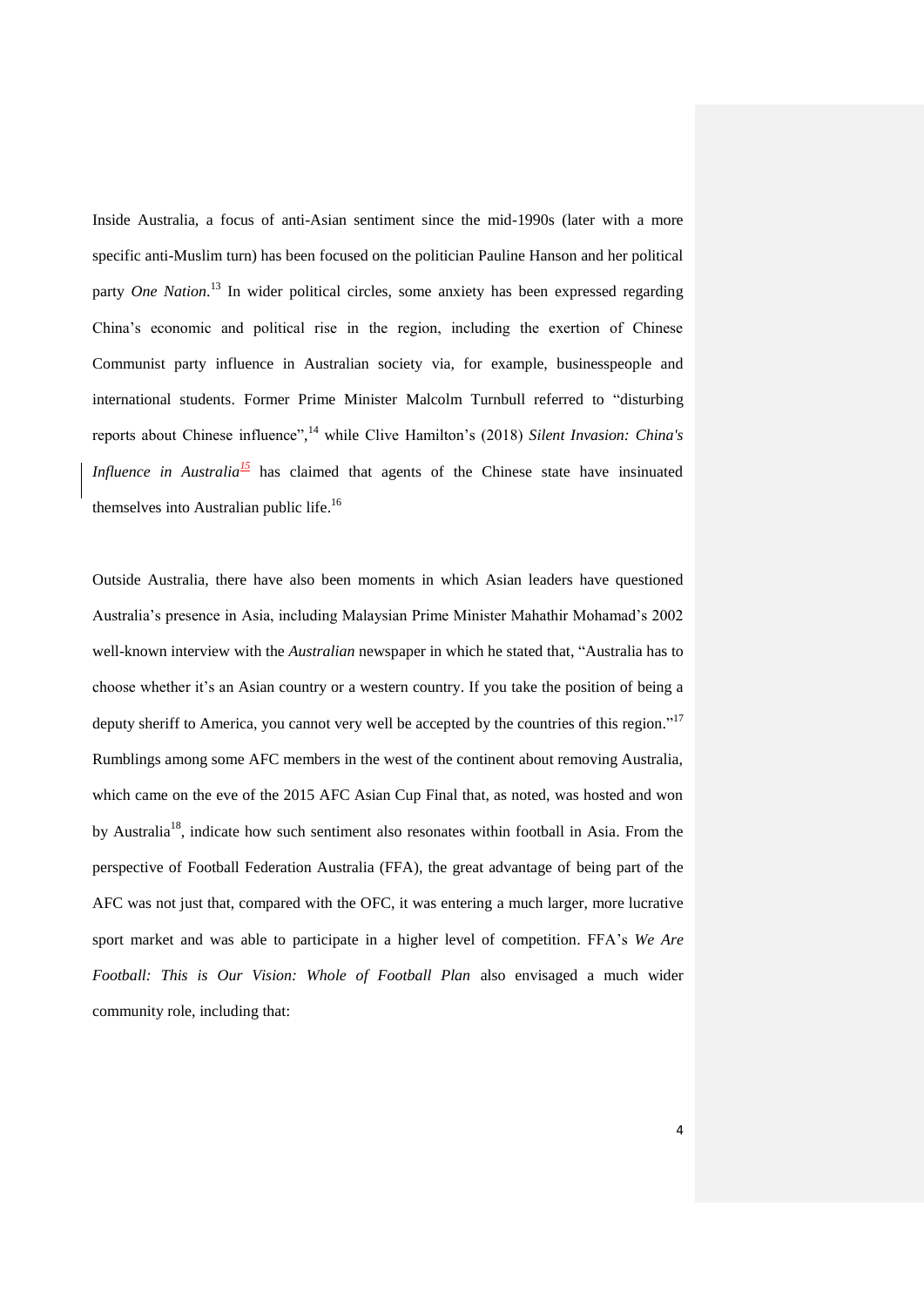Football will become more than just a sport. It will have an increasingly important role to play in social cohesion, community integration, physical health and well-being, and international relations and economic development, particularly in Asia.

…

The Asian Century. The rise of Asia will mean changes to who populates Australia, who we trade with and where we source capital from, an evolution that will change everyday life in Australia.<sup>19</sup>

China is not singled out for discussion in the Plan. While this absence is to some degree understandable given that it is only one part of Asia, it is nonetheless both of particular economic importance to Australia and, as noted, the subject of considerable political sensitivity.<sup>20</sup> Significantly, most Chinese investment in Australia has been undertaken by state-owned enterprises.<sup>21</sup> Despite recent restrictions on its outbound investment,<sup>22</sup> there is evident Chinese willingness to use sport to advance both its international influence and image. Following the 2008 Beijing Olympic Games, seen as a "milestone in [its] exploration of soft power",<sup>23</sup> Chinese backing of football expansion has accelerated. Just as sport is conceived as a domain of public diplomacy in Australia, China has also appreciated the diplomatic possibilities of sport/football to operate as a vehicle of softpower in which cultural influence and social networks are emphasized rather than economic and military prowess. It is useful, then, to explore more closely Chinese involvement in football in Australia.

# **Chinese Investment in Football**

For a national sport that was bankrupt and reliant on major public funding at the start of the  $21<sup>st</sup>$  century,<sup>24</sup> an infusion of capital is welcome, irrespective of its source. While the country's national teams are currently enjoying playing success in the AFC, it is uncertain whether the projected financial advancement will be realized. In the men's game, since 2007 the New Zealand Knights (a foundation member of the league), North Queensland Fury, and

5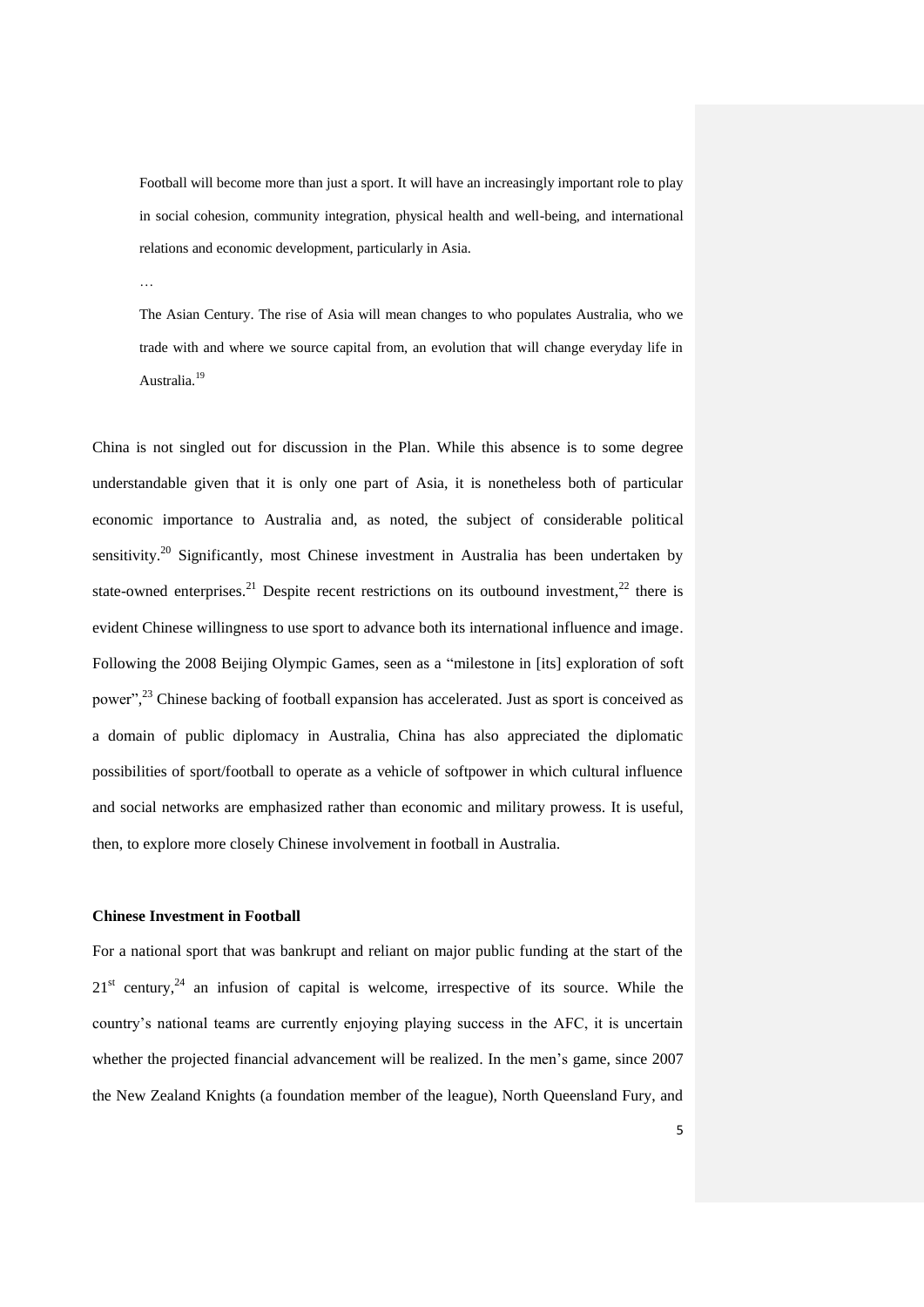Gold Coast United clubs have been expelled from the elite professional men's competition, the Hyundai A-League, by FFA on grounds of being financially unviable. The A-League continues to be beset by financial worries, with the clubs claiming that they had lost AU\$300 million in the first 14 years of the competition,<sup>25</sup> and a number struggling to pay player wages at various times.<sup>26</sup> Pay disputes between FFA and both the national women's team and the country's elite women's competition (the W-League) have also occurred in recent years. Against this backdrop, inward investment in football in Australia is appealing, notably from an expansionist China. Clubs and players have looked to capitalize on the recent, rapid financial rise of Chinese football in a variety of ways. First, in something of a reversal of traditional sport labour migration patterns, $^{27}$  China has become an importer of overseas players (and notably those close to the peak of their careers, such as the Brazilian players Oscar, Hulk and Alex Teixeira), and Australians have increasingly profited from the high wages on offer in the Chinese Super League. Unlike the AFL, which has tried to 'export' an overwhelmingly, unknown game to China, football has the advantage of already being established there and across the world.

Since Australia's move to the AFC, 38 Australian players (as of July 2018), including a number of Socceroos players (such as Matthew Spiranovic and Robbie Kruse) and the country's record goal scorer and best-known player, Tim Cahill, have played in the Chinese Super League. Although Chinese clubs face restrictions on the amount of money they can spend on foreign signings and the number of foreign footballers that they are allowed to field, Australians have benefitted from the requirement that, of the maximum three foreign players who can take the field for a club, one must be from an AFC nation. For this reason, it has been claimed that the "Chinese view of the Australian football market is that it's second after Europe" for sourcing overseas players.<sup>28</sup> However, the presence of a comparatively low salary cap in the A-League, and restrictions on the transfer fees that can be paid when players move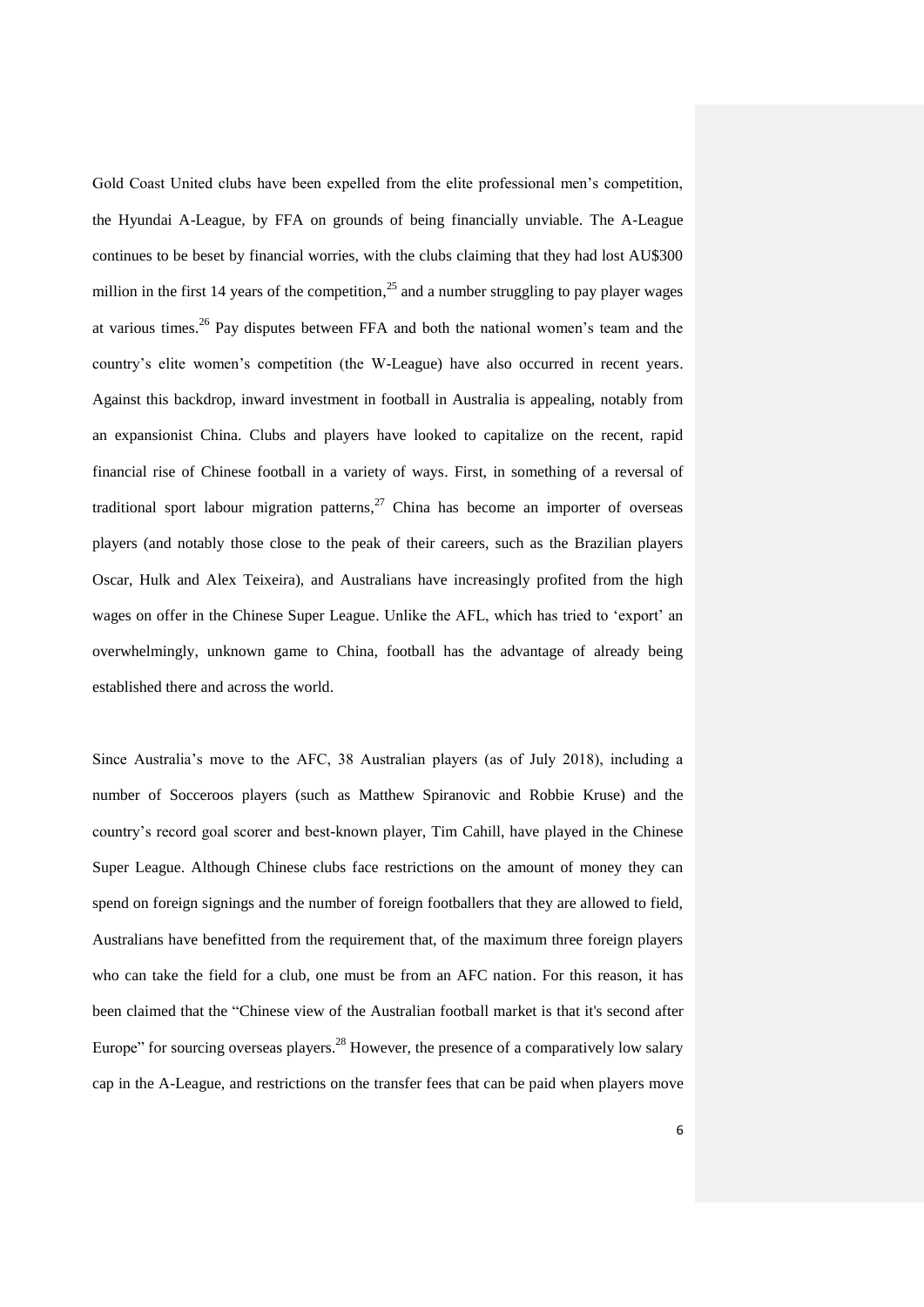between Australian teams, means that Chinese clubs have been able to secure "relatively cheap" deals involving Australian players.<sup>29</sup> Therefore, owners of Australian clubs have not reaped the same financial rewards from transfers as European clubs (who can demand higher transfer fees if players are not free agents), and have looked to capitalize on Chinese investment in other ways, such as through the sale of the clubs themselves.

The Shenzhen-based Ledman Group, styled as a "leading high-tech LED signage manufacturer, operator and integrated sports business,"<sup>30</sup> purchased the Newcastle Jets A-League club in June 2016 for a reported price of AU\$5.5 million.<sup>31</sup> Of particular note is that this infusion of Chinese capital into an Australian club replaced, following an interim period of FFA ownership and control, ownership by the Australian coal mining magnate Nathan Tinkler. In 2015, FFA cancelled Tinkler's Hunter Sports Group A-league licence after he had placed the Jets in voluntary administration.<sup>32</sup>. Ironically, Tinker's financial travails, which led to bankruptcy, were caused by the downturn in a coal market that had previously boomed largely due to demand from China, as well as by ill-advised football, rugby league and horse racing investments. The purchase by Ledman Group was hailed as a "significant step in Australian football's engagement with Asia" by FFA Chairman Steven Lowy, who also claimed that this sale was evidence that the relocation to the AFC had "delivered a dynamic relationship built on trust and mutually beneficial activities."<sup>33</sup> This position echoed that of the Australian government<sup>34</sup> that football's enmeshment with Asia could deliver both financial and diplomatic benefits. During the media conference that announced the takeover, Ledman's chairman, Martin Lee, outlined the company's reasons for the purchase:

We [Ledman] see a bright future for football across Asia and the Hyundai A-League is at the forefront as one of the top professional leagues in the region…The investment aligns with Ledman's activities in several sectors of the sports industry and I'm excited by the potential of the club.<sup>35</sup>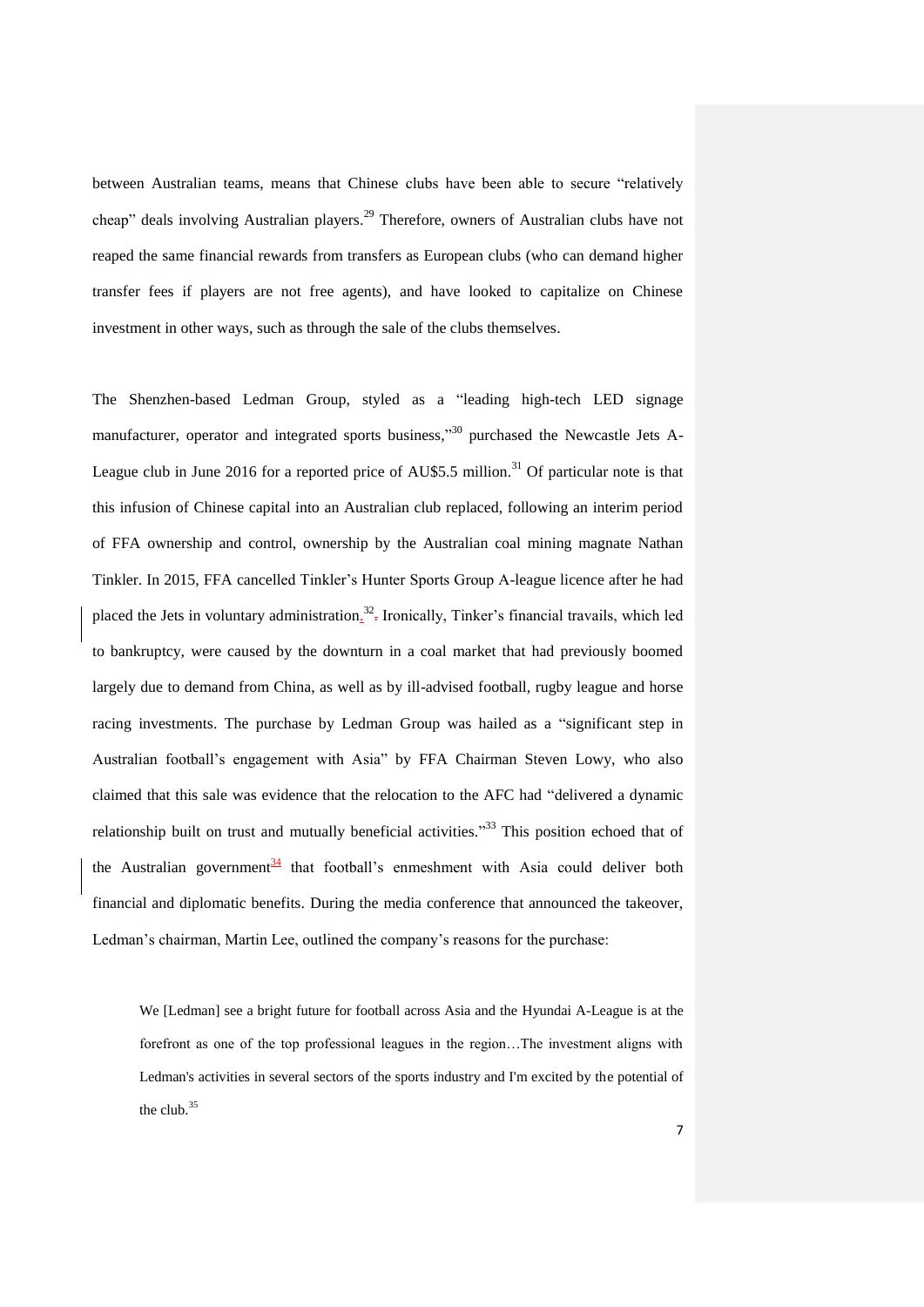This investment was linked in some press reports explicitly to President Xi Jinping's strategy to develop the Chinese sports industry, and with a strong emphasis on football.<sup>36</sup> Yet, it should be noted that the internal and external development of Chinese football predated Xi's presidency, which commenced in 2012. For example, since the turn of the new century, large Chinese companies have invested in football to gain favour with their national government and to assist in the quest for the country to become a football superpower.<sup>37</sup> Ledman certainly has strong ties to domestic football in China. It has been an official partner of both the Chinese Super League and the second-tier China League, and has a strategic partnership with the Chinese Football Association. It also owns Shenzhen Ledman Football Club, which competes in the third tier of Chinese football. Furthermore, it has a history of overseas football investment after acquiring the naming rights to Portugal's second tier.

Lee also stated that his aim was for the club to compete in the AFC Champions League within three years, which the Jets achieved when securing a place in the group stages of the 2019 edition by reaching the 2018 A-League Grand Final. The AFC Champions League is second only to its European equivalent in terms of prize money for an intracontinental club tournament (the 2018 winners receiving US\$4 million). It is, therefore, an opportunity for a return on Ledman's investment, in addition to aligning with the Chinese government's ambition to extend the nation's influence in football around the region and the world. Significantly, Lee pointed to the relative ease of qualification for the regional competition through a 10-team A-League that does not relegate teams finishing at the foot of the table, when compared to the larger, more capital-intensive Chinese Super League in which two teams are annually relegated (and, of course, promoted):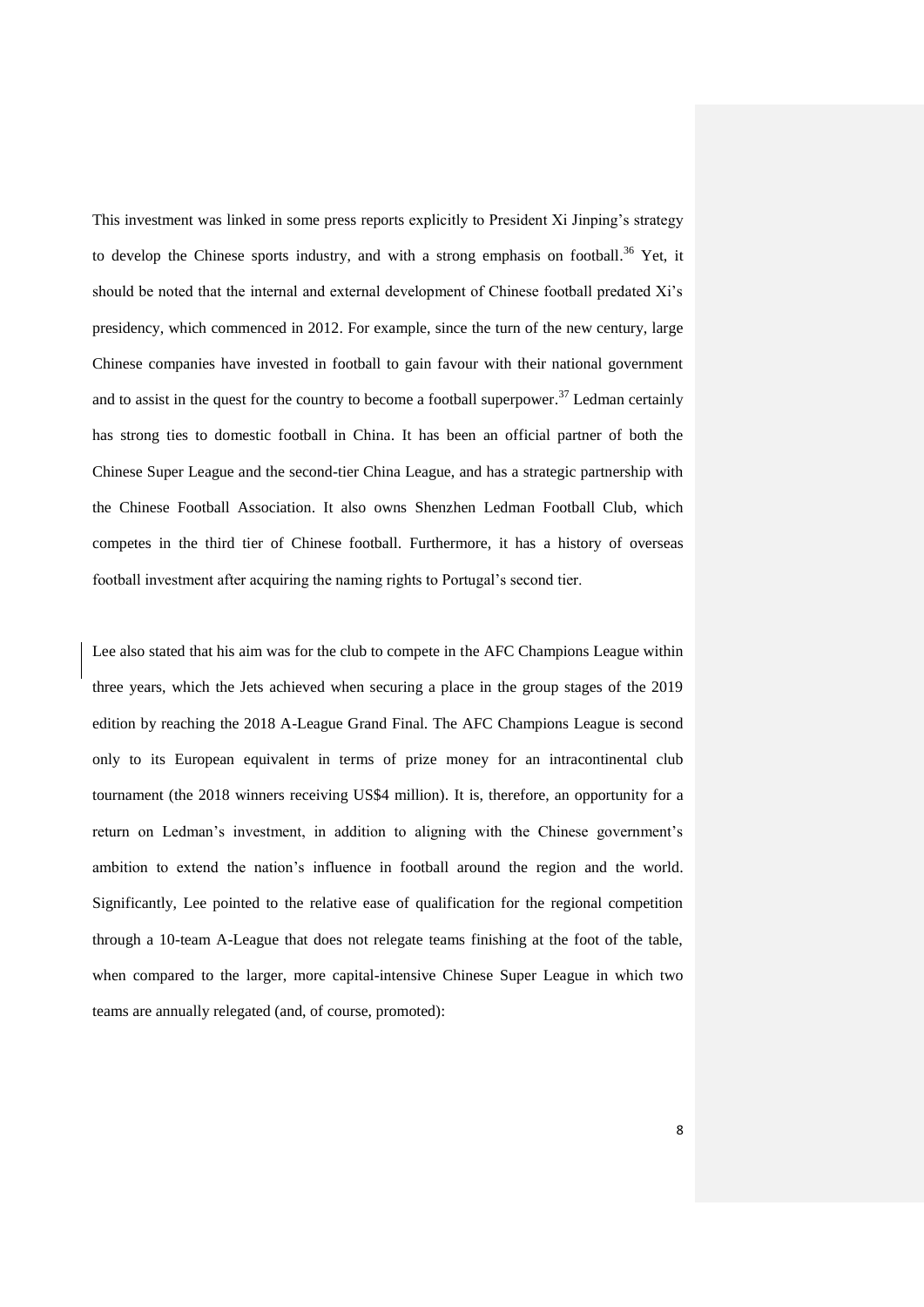It [qualifying for the AFC Champions League] is a very difficult thing in Chinese football. For the Ledman group to invest in the Jets and to achieve this. This step will help the Ledman Group get more business.<sup>38</sup>

Ledman Group has found additional ways to leverage the takeover, mainly through the use of what can be called softpower overtures. For example, in 2016 Newcastle embarked on a preseason tour to play friendly matches against teams in China. This trip was in the financial interest of the club in helping to develop a Chinese fan base and to find a larger market for its merchandise, and by enhancing its profile in China. The Jets' players and staff were also given a tour of the company's headquarters, speeches from staff, and a video "explaining Ledman Group's operations in order to give them a deeper understanding of the company's diverse business profile."<sup>39</sup> With this demonstration of the company's (and, by extension, the country's) economic and technological prowess, the depth and breadth of China's links with Australia were exposed and consolidated in a manner that foregrounded the role of the culture of football within an extensive web of relations. As a further indicator of the growing interest from Chinese football investors (among others) in the Australian market, in March 2018, Adelaide United, a fellow A-League club, was bought by a group of "predominantly European businesspeople with commercial activities in Europe, Australia and Asia", $40$  and with company offices located in Hong Kong. The new owners are reported to "want to integrate Adelaide United into sort of a global football family<sup>341</sup> which already involves clubs in the Netherlands, France, and China.

9 Chinese investment in Australian clubs has also aimed to exploit the potential growth of the domestic competition. To strengthen the A-League, FFA announced that two additional clubs would be joining the competition, commencing with the 2019/20 season. Despite fears surrounding the financial viability of an expansion and ongoing challenges to the governance of football in Australia, $^{42}$  15 consortia entered the bidding process.<sup>43</sup> Amongst these bids to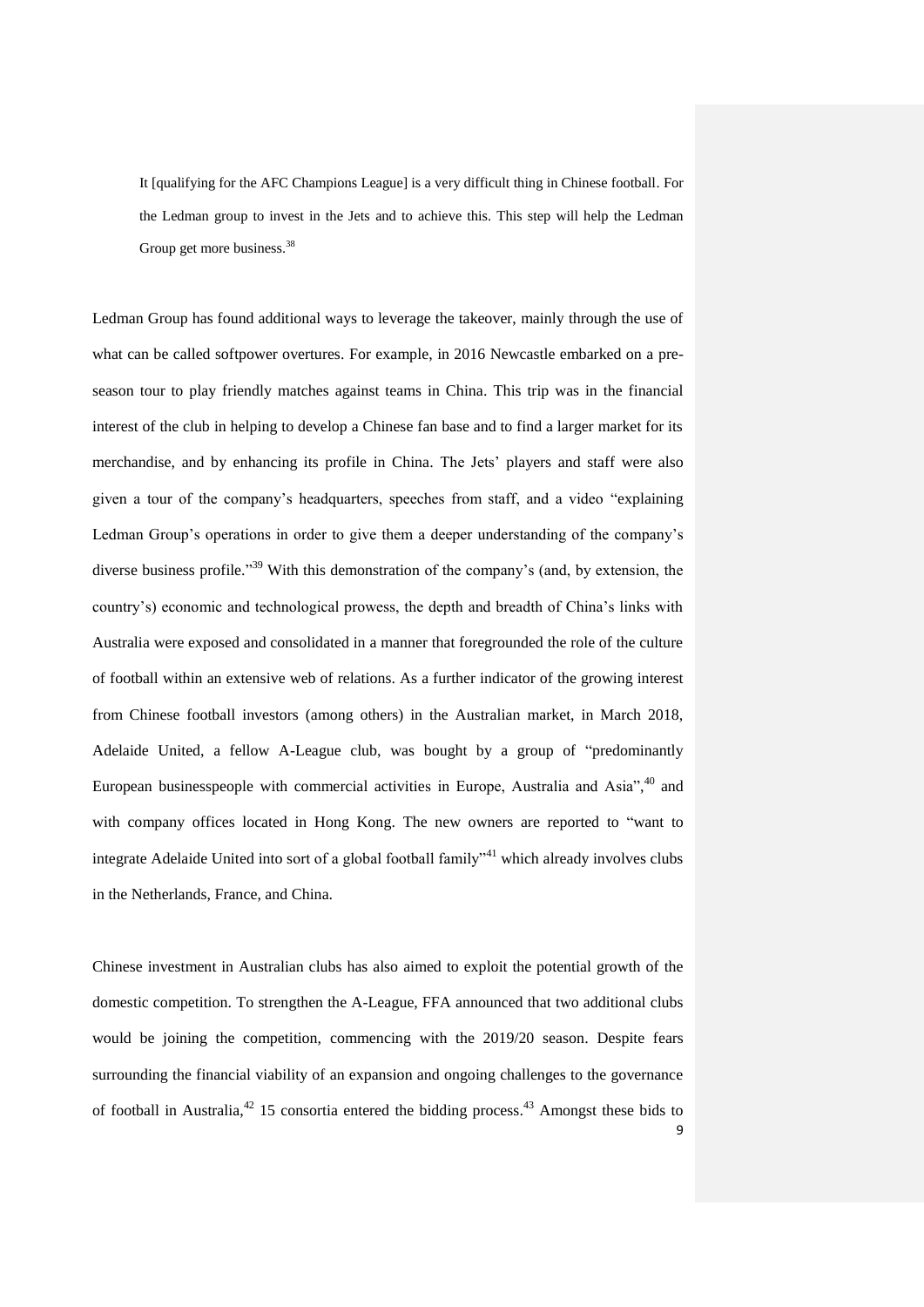secure a professional club license to compete in the W-League, A-League and National Youth League was one from the Gold Coast, which was reported to be backed by "Chinese investors"<sup>44</sup> and another, led by the Southern Expansion group that is based in southern Sydney/Wollongong. Southern Expansion, with prominent broadcasters (the late) Les Murray and Craig Foster as its local "champions", was widely reported to be backed by the Chinese property conglomerate Jia Yuan Group.<sup>45</sup> It subsequently announced a formal "sister club" relationship with Guizhou Hengfeng Football Club, which plays in the Chinese Super League. This relationship stemmed from an investment by Jia Yuan in the parent company of Guizhou and, according to Southern Expansion's chairman, Morris Iemma (a former Premier of New South Wales), would "provide Southern with a direct pathway into the fast-growing Chinese Super League  $[\dots]$  [creating] meaningful relationships, programs and future initiatives."<sup>46</sup> Furthermore, it was suggested that the link would provide engagement opportunities at a social and cultural level, with the two clubs considered to be 'commercial and sporting brothers.<sup>47</sup> While it can be assumed that Jia Yuan saw similar business opportunities to those identified by Ledman's Lee, reciprocal benefits are apparent regarding Southern Expansion. In this instance, there seems to be evidence of the "dynamic relationship" and mutually beneficial activity that Steven Lowy had earlier heralded, but it would be naïve not to consider the softpower influence that will also be "at play" in this regard.

The interest of Chinese corporations in football in Australia demonstrates that closer strategic ties are being forged between these nations' football communities, with an increasing number of football links between Australia and China in recent years. For instance, the governing body of football in New South Wales (Football NSW) has hosted several Chinese football clubs at its Valentine Sports Park training complex, welcoming a delegation from the Beijing Football Association in 2017 with the aim of promoting "football cooperation" between the two nations<sup>48</sup>. Chinese Super League clubs Guangzhou R&F and Liaoning Whowin have also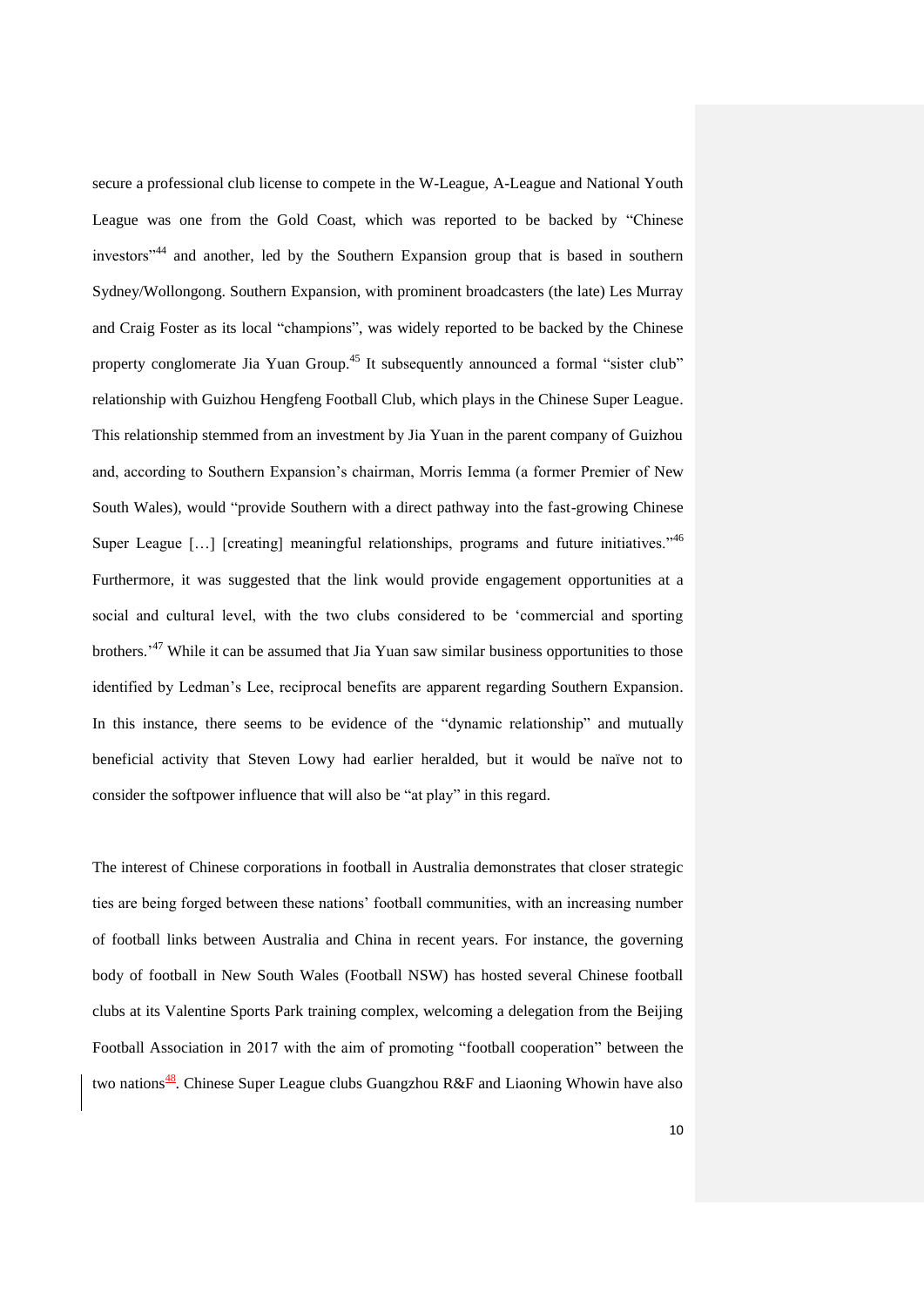toured Melbourne and New South Wales respectively during their pre-season preparations. The Matildas played a two-match "International Series" against their Chinese counterparts in 2017, with one aim of the series being to engage the local Chinese community in Melbourne<sup>49</sup>. It is to this community level that we now turn.

# **Grassroots Football and Chinese-Australian Communities**

At its grassroots, football is in the paradoxical position of having the highest overall participant rates yet the lowest fan, media, and revenue support among football codes.<sup>50</sup> Official participation data collected by AusPlay estimates that a total of 1,160,932 adults and children play football compared, for example, to 666,871 who play Australian Rules Football.<sup>51</sup> The Australian Sports Commission<sup>52</sup> (renamed Sport Australia in August 2018) also found that football is one of the top 20 most popular activities among adults and children in Australia: approximately 5.8 per cent of adults participate in football compared with 2.5 per cent in Australian rules football and 2 per cent in (the rugby-related) touch football. Importantly, 4.5 per cent out of 18 per cent of those engaged in club-centred sport are involved in football, which is ranked first among all other club sports. This paradox is compounded – or perhaps explained – by the pivotal role of non-Anglo ethnic communities in providing the foundation of the game in Australia. As Hallinan and Hughson<sup>53</sup> have noted, the policy in the early  $21<sup>st</sup>$  century of 'de-ethicizing' football, including constructing city/regionally-based rather than community-based club franchises at the professional level in the formation of the A-League, was motivated by commercial considerations (marketability) and to re-configure the game's image as, in some sense, 'post-ethnic'.

This 'mainstreaming' of football in Australia was reinforced through strategies including banning ethnic flags at games and preventing state league teams from openly acknowledging their ethnic lineage or their sponsors from community organizations with ethnic affiliations.<sup>54</sup>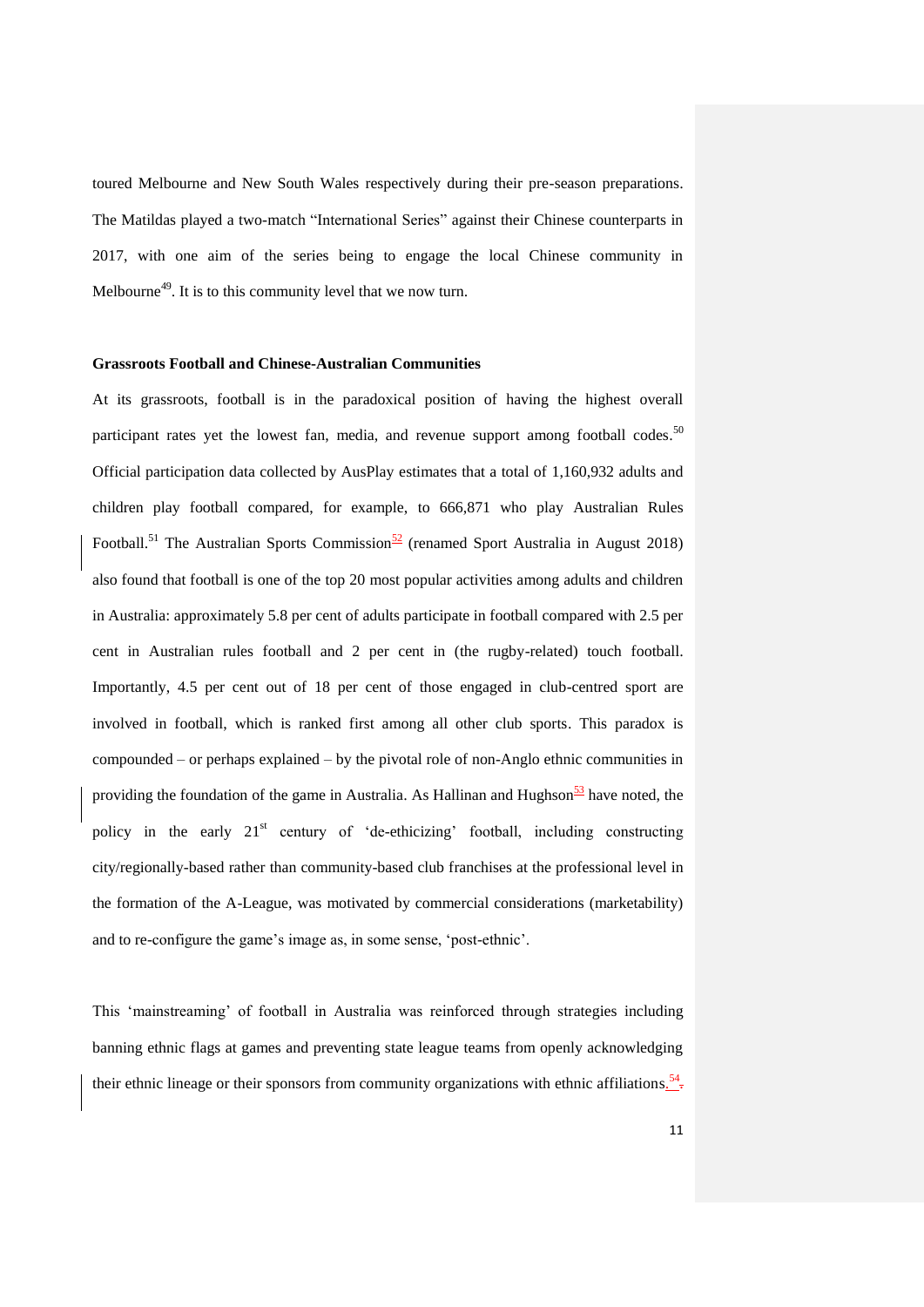However, ethnicity remains important to community organization, not least in football, and to embracing the involvement of Chinese-Australians. The current sociocultural and political landscapes relating to Chinese-Australian communities' everyday engagement with football are important in going beyond a concern with Chinese financial capital in football in Australia to appraise its social capital dimensions (as the French sociologist Pierre Bourdieu $\frac{55}{2}$  would conceive it). To take one area of everyday life, the media are influential sociocultural forces in, and transmitters of, information about sport, as they operate at the point of intersection between ethnicity and public diplomacy in the digital age. Chinese-Australians have access to a range of English and Chinese language media on multiple platforms produced in various local and international spaces. They can, for example, read Chinese and English versions of Chinese-owned newspapers like *China Daily* or the Chinese-Australian press. Sport/football content may vary greatly across these media – for example, the English language versions of *China Daily* in newspaper and website forms contain much more sport content than the Chinese language versions. The China-originating WeChat social media platform 'is transnational, linking Chinese speakers in Australia with the mainland Chinese population as well as with diasporic Chinese all over the world', with 11.4 per cent users in China 'Using WeChat sports'.<sup>56</sup>.

Current online social media news aggregation and blogging services (for example, Google News, Weebly, and Wordpress) are restricted in their description and understanding of Chinese communities' relationship to sport $\frac{57}{ }$  - in this case football. In more traditional media, like newspapers, the meanings of both football and of Chinese communities are framed in ways that tend to highlight China's overseas investments and global economic prominence. The business opportunities that football brings through accessing potentially vast new audiences is often represented as the rationale for promoting football to Chinese communities. For example, headlines such as 'How Australia can benefit from China's football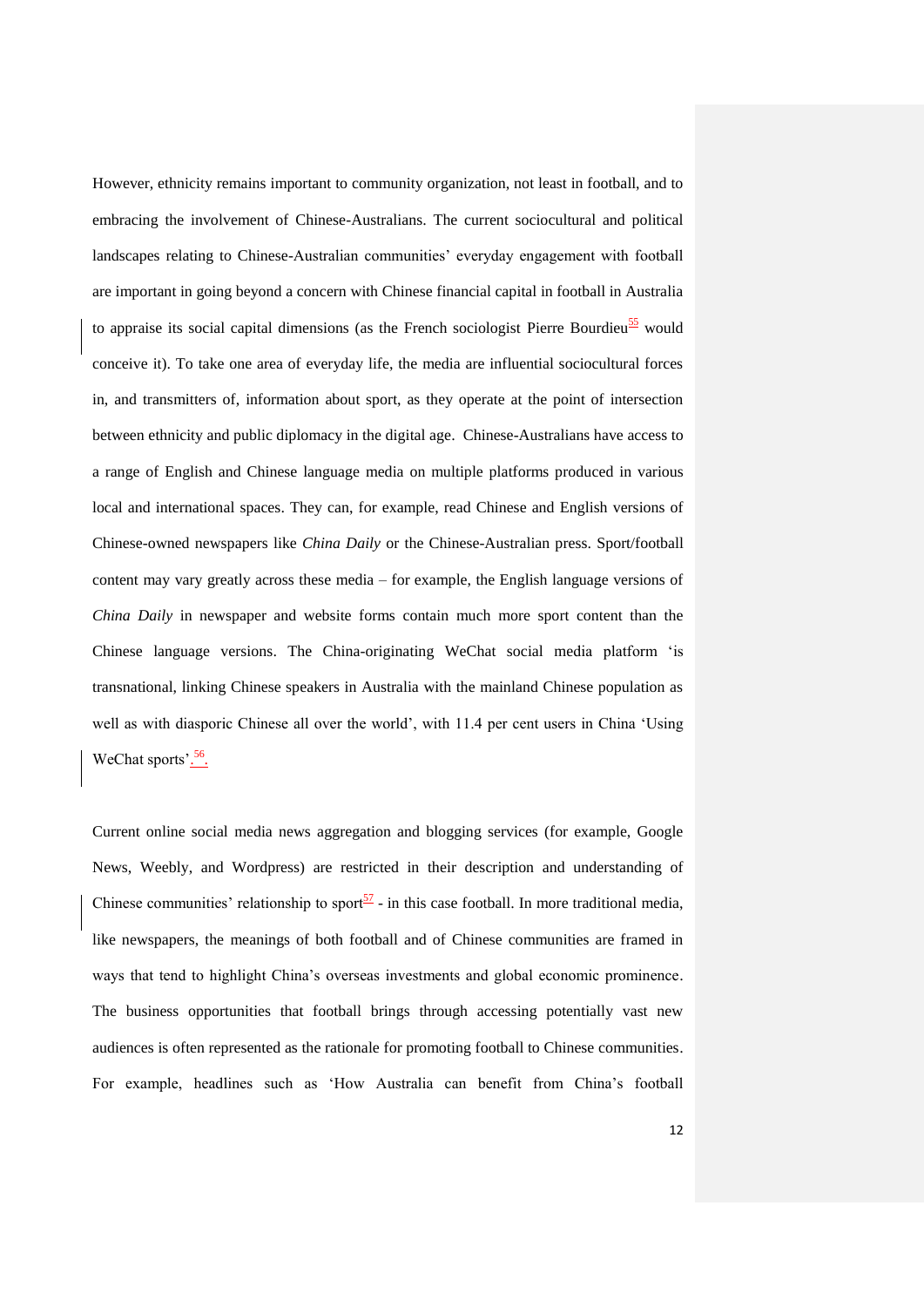investment<sup> $58$ </sup> and 'Chinese property group Jia Yuan throw support behind possible A-League team in southern Sydney'<sup>59</sup> are common in local English-language newspapers and on media websites. There is much less concern in these media with the role of football in the lives of Chinese-Australians.

Little is known and written about Chinese communities' everyday cultural interests and the feasibility of investment in local participation in football. But glimpses can be gained when, for example, major global football events are held in Australia. For example, during the 2015 AFC Asian Cup, football was frequently depicted as a tool of cultural diplomacy that could be used to strengthen relationships between Australia and its diasporic communities, $\frac{60}{1}$  including Chinese-Australians. According to the *Brisbane Courier Mail*, 'a priority for organisers has been community engagement and the Chinese community of southeast Queensland plan to be out in force during the opening week'.<sup>61</sup> One observer, a stadium architect, reflected on the experience of watching the China-Australia quarter final of the 2015 AFC Asian Cup in a crowd of 50,000 at the stadium with 'more than 20 million people [were] also watching that same match on television in China'.<sup>62</sup>. This relationship between co-present and distant audiences, connected via multiple media technologies from television to mobile phones, reveals the scope and diffusion of Chinese football communities.

Football within Chinese cultures cuts in various ways across class, gender and ethnicity $\frac{63}{5}$ . However, despite the continuous, rapid growth of Chinese migration to Australia,  $\frac{64}{17}$ , the development of grassroots football within Chinese communities has not been commensurate with its population size. In terms of participation and spectatorship in sport, Chinese-Australian communities are generally regarded as uninterested in sport and difficult to engage in all codes of football in Australia.<sup>65</sup> Often, rather one-dimensional explanations of their nonparticipation relate to a rejection of sport in favour of academic pursuits oriented to social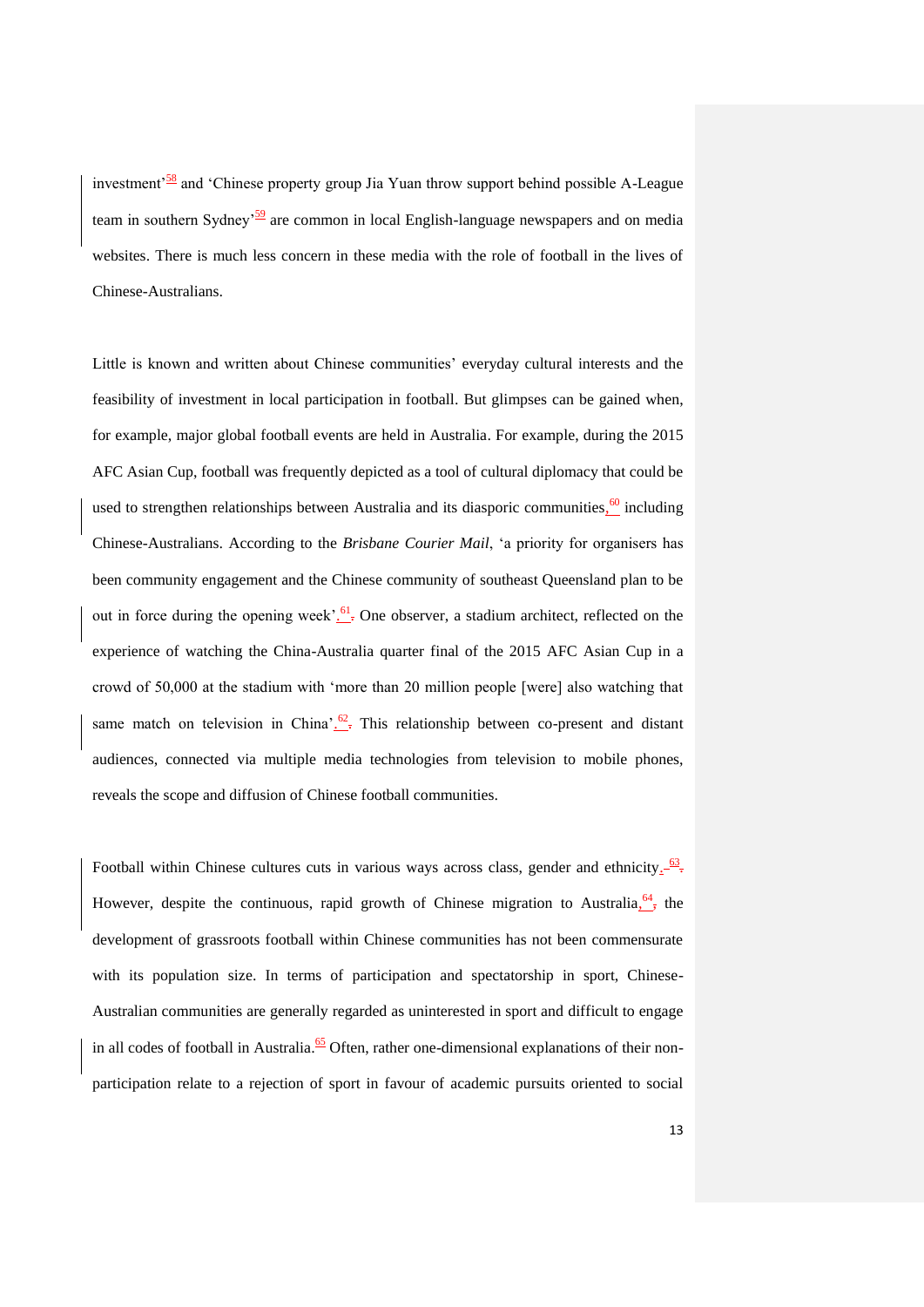mobility and advancement and/or a lack of interest in sports such as football. Chinese-Australians tend to be represented as ethnically monolithic in a manner that ignores the considerable diversity across and within communities.<sup>66</sup> Although some academic studies<sup>67</sup> have demonstrated that there are Chinese-Australian young people who are interested in sport (including in football and rugby at a school level), they have also shown that this group experienced various social, economic and political challenges to participation. More broadly in relation to young Chinese-Australians' lifestyles, this research found that, despite in some cases wanting to do more sport, Chinese-Australian students may have fewer opportunities at home to deviate from traditionally dominant Chinese cultural practices such as academic and musical study. Thus, in promoting sports such as football to young people and their parents, it suggests that having different values and practices regarding sport can in many cases be a barrier to their participation. In explaining why so few Chinese-Australian girls have aspirations to pursue any kind of sport as a career, Pang and  $\text{Hill}^{\text{DS}}$  have noted that professional sport is 'unthinkable' (some possess the 'right' physical capital, in Bourdieusian terms, but have never thought about sport in those terms); 'unachievable' (some lack economic capital); or 'undesirable' for young girls (some lack interest in sporting culture and/or are concerned about its relationship to gender, social class and 'race').

As noted, the Chinese in Australia have historically tended to be viewed in monocultural terms, including in relation to lack of interest in sport.<sup>69</sup> But, in 1923, when the first Chinese football team toured Australia and played matches against an Australian team, it attracted positive media coverage<sup>70</sup> that challenged the anti-Chinese sentiment that had hitherto characterized many Australians' understandings of the Chinese, and certainly those presented in the media. In this sense, football had started to become a tool of cultural diplomacy encouraging Australians to rethink their attitudes towards China and to Chinese-Australians. Significantly, this pioneering Chinese football tour encouraged exposure of the myth that **Comment [DR1]:** Op cit in Endnotes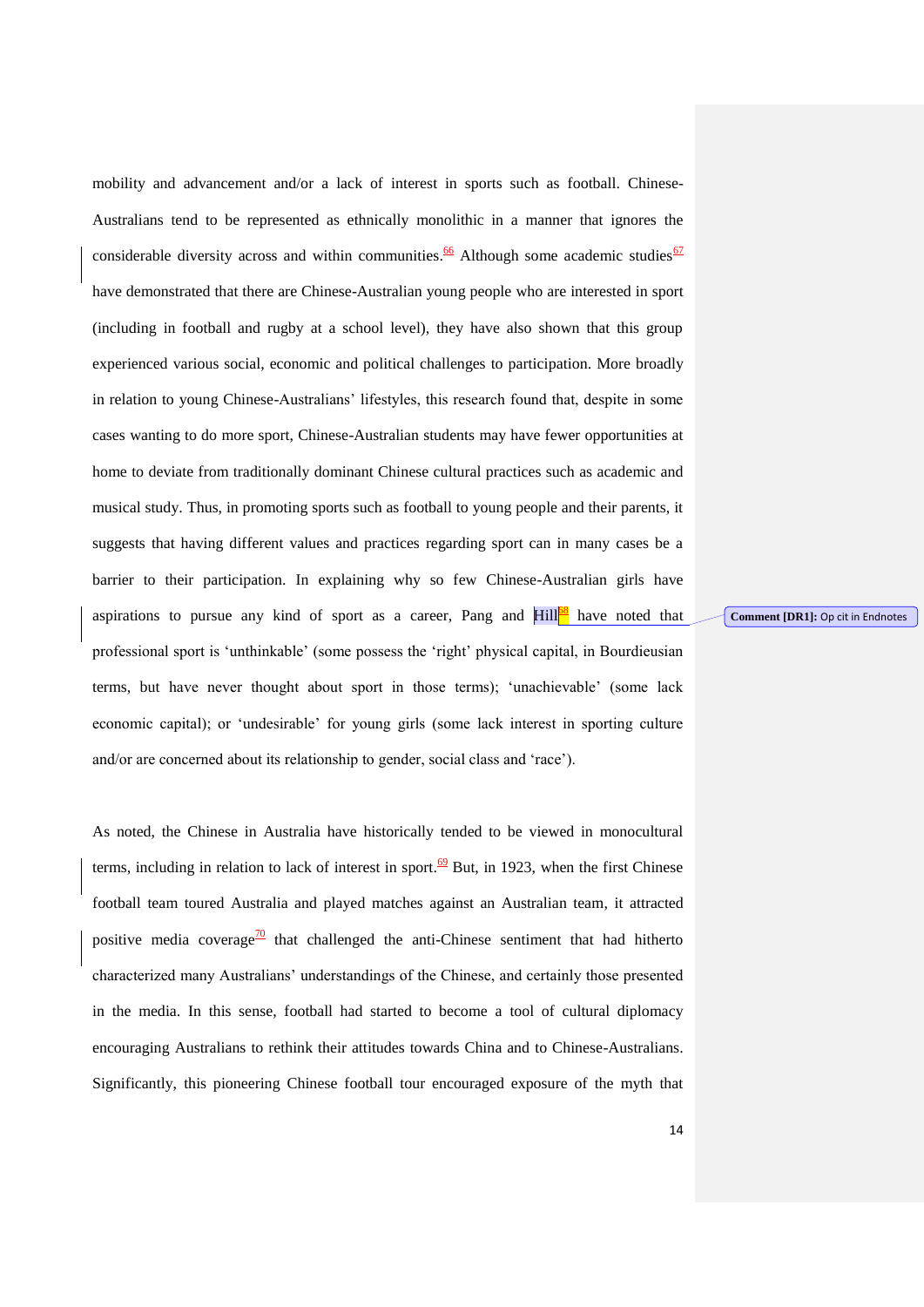Chinese-Australians constituted a singular 'race' and class. Familiar stereotypes of fragile, reserved Chinese uninterested in sport could also be challenged and reimagined in these circumstances. Researchers such as Honey<sup>71</sup> have discussed how the tour promoted a public embrace of the Chinese in Australia that contributed to the reconciliation process for the victims of deep-seated racial hatred as manifested by the White Australia Policy<sup>72</sup> which, until well into the  $20<sup>th</sup>$  century, selected migrants on the grounds of 'race'. For local Chinese-Australian communities, the Chinese football tour provided an opportunity to confront White Australian prejudice and racial hierarchy. At the time, the Chinese press in Australia (for example, the newspaper *Tung Wah Times*) was instrumental in using the tour to help shape the interpretation of football as multicultural practice (although the concept was, as such, not yet in use), and to enhance understanding of the internal situation of China and its relationship to Chinese communities in Australia not generally well understood by European Australians. $\frac{73}{2}$ 

It is worth noting that, almost a century after the first Chinese football tour of Australia, and despite the deepening of the Australia-Asia sport relationship $\frac{74}{1}$  the content of contemporary English language online social media sites<sup>75</sup> (Pang and Hill 2018) and empirical research findings still indicate that the Chinese are generally perceived as an undifferentiated group.<sup>76</sup> This culturally essentialist perspective tends to view Chinese-related cultural practices and interests as inherent and static, somehow removed from their sociocultural context, fuelling simplistic and essentialist perspectives of Chinese-Australian communities' lack of interest in sport. Such perspectives feed into a politics of difference that highlights fundamental incompatibility and irreconcilability, with little appreciation of diversity and relationship to social context. There is broader research<sup> $77$ </sup> that disputes this perspective and which emphasizes the nuanced complexity of the values and practices of those who identify themselves as being of Chinese background, particularly with regard to their choices and

**Comment [DR2]:** Op cit in Endnotes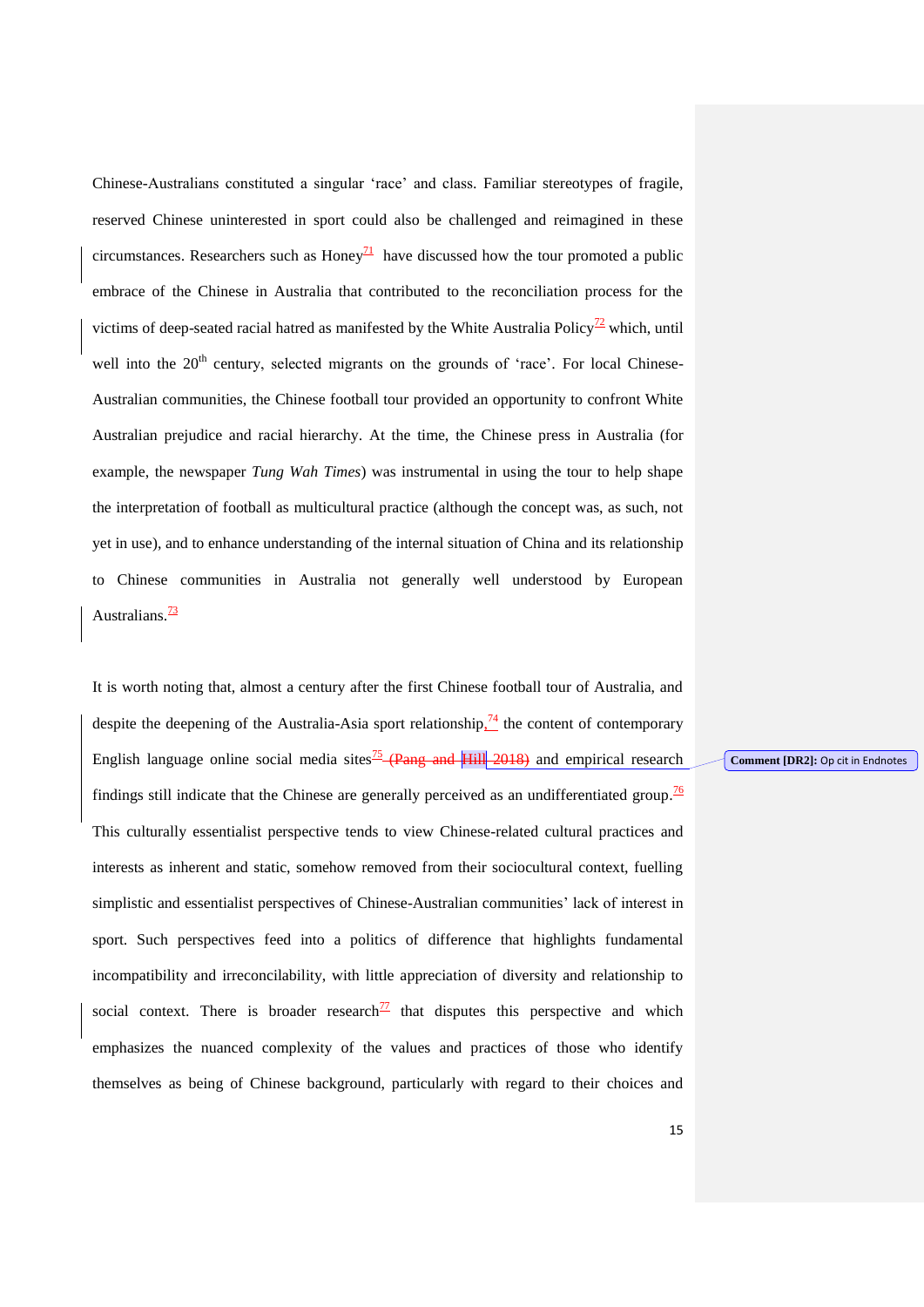interests in sport and physical activity. Nonetheless, there is a dearth of academic research specifically related to Chinese-Australian communities' everyday experiences of grassroots football and their contribution to football culture in Australia.

Despite this knowledge gap, there is some evidence of a degree of engagement with football among Australia's Chinese communities. For example, the Australian Chinese Soccer Association (ACSA) is the first Chinese football association to be established in the country. Since 1995 it has aimed to promote football to Chinese communities in Sydney. Similarly, the Melbourne Chinese Soccer Association (MCSA) aims to 'provide opportunities for young people, predominantly but not exclusively of Chinese cultural heritage, to play football in a friendly competitive environment'.<sup>78</sup> At the executive and administrative level, an obvious observation from appraising the websites of ACSA and MCSA indicates that there is a lack of female and/or Anglo-Celtic committee membership. Thus, a multi-dimensional appraisal of organizational diversity reveals internal weakness regarding gendered and cultural representation. Nonetheless, MCSA notes that it has registered players and officials from more than 50 ethnic backgrounds. ACSA's and MCSA's community presence has had some positive effect on the increased participation of Chinese communities and of other ethnic groups in grassroots football. There is considerable scope, though, for this current, promising engagement to be translated into more substantial club membership, attendance at local football events, and an improved gender balance in executive roles within the clubs.

With regard to football spectatorship, the paucity of Chinese-Australian players and those imported players from China at football clubs in Australia helps to explain Chinese-Australian communities' low engagement with those clubs. As Parry indicates in his research on the role of "heroization" in the development of club culture in Australian rules football through a case study of the Greater Western Sydney Giants, identification with players is crucial to attract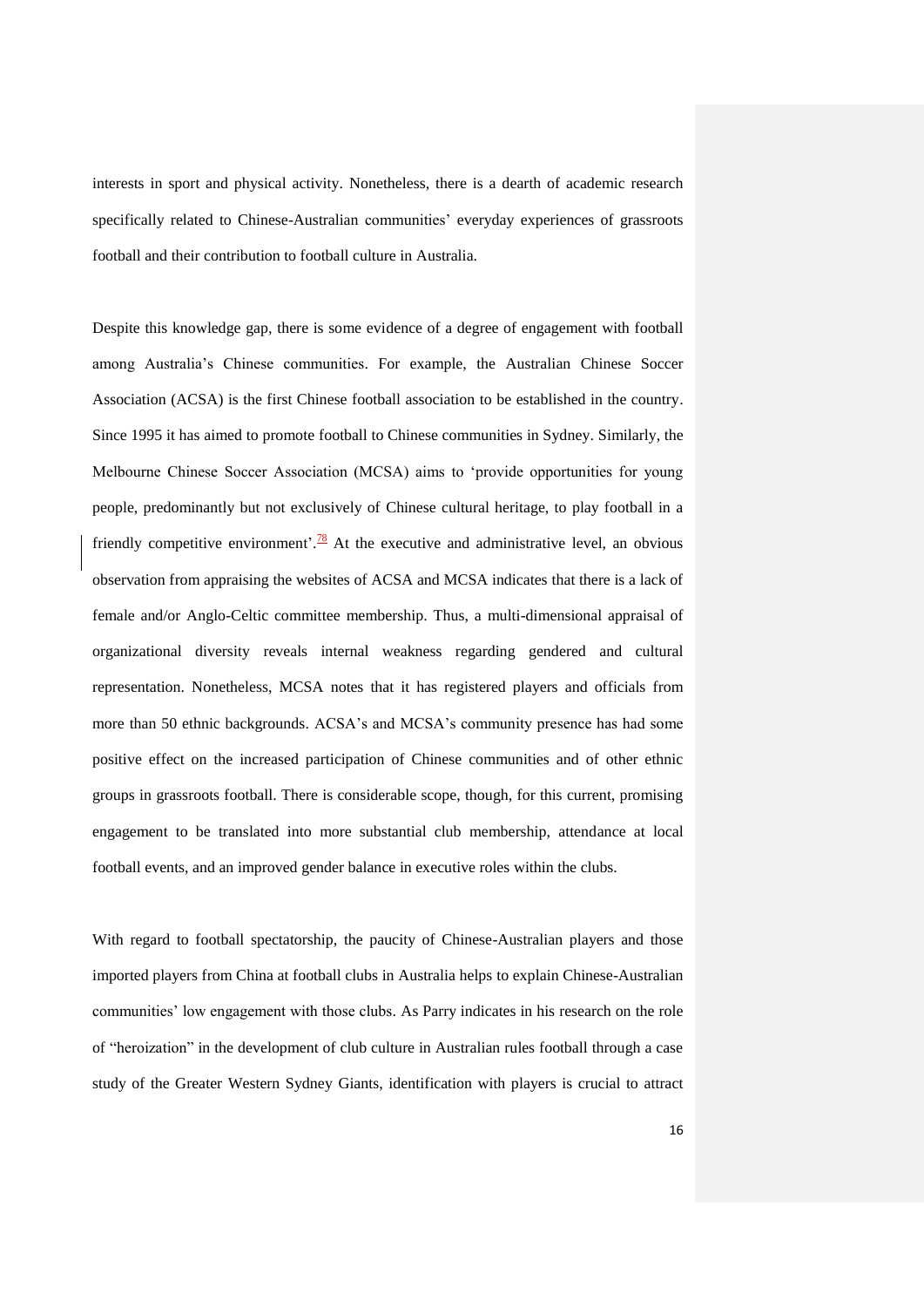new participants and audiences in demographically diverse urban areas.<sup>79</sup> Currently, Ma Leilei is the only Chinese imported player contracted to an A-League club – the Chineseowned Newcastle Jets. As noted above, football in Australia was established at community level principally by northern and southern European migrants, who are often predisposed to follow major European teams rather than Chinese or Asian teams. Although the A-League was subject to the aforementioned policy of de-ethnicization designed to dissolve singular ethnic identification in favour of attachment to a cosmopolitan city or urban zone, such affiliations endure.<sup>80</sup> In any case, the global dominance of European club football, as signified by the major European leagues and the European Champions League, is such that it attracts vast audiences from around the world, including Asia. As has already been observed, Asian football clubs consequently find that their own domestic audiences may be more interested in glamorous European football 'product' than their domestic leagues.<sup>81</sup> But national-ethniccultural affinity retains a capacity to establish affect- or emotion-based connections. Therefore, Chinese players and/or those of Chinese origin can attract those who identify with them to play and watch football. The same can be said of club owners. For this reason, Chinese involvement in the game's development in Australia is an important factor in extending and reinforcing Chinese-Australian participation and spectatorship.

While China and Australia constitute rather divergent social and political landscapes, football can operate as common ground in helping to forge inter-communal relationships in transnational socio-cultural spaces.<sup>82</sup> But the use of football to bolster both international relations with China and intra-national relationships with Chinese-Australian citizens remains underdeveloped. Regarding the latter, in order to establish better connections between Chinese communities and Australia football clubs, the meanings of cultural practice and consumption through engaging with football requires a deeper, ethnographically informed understanding that is yet to be established.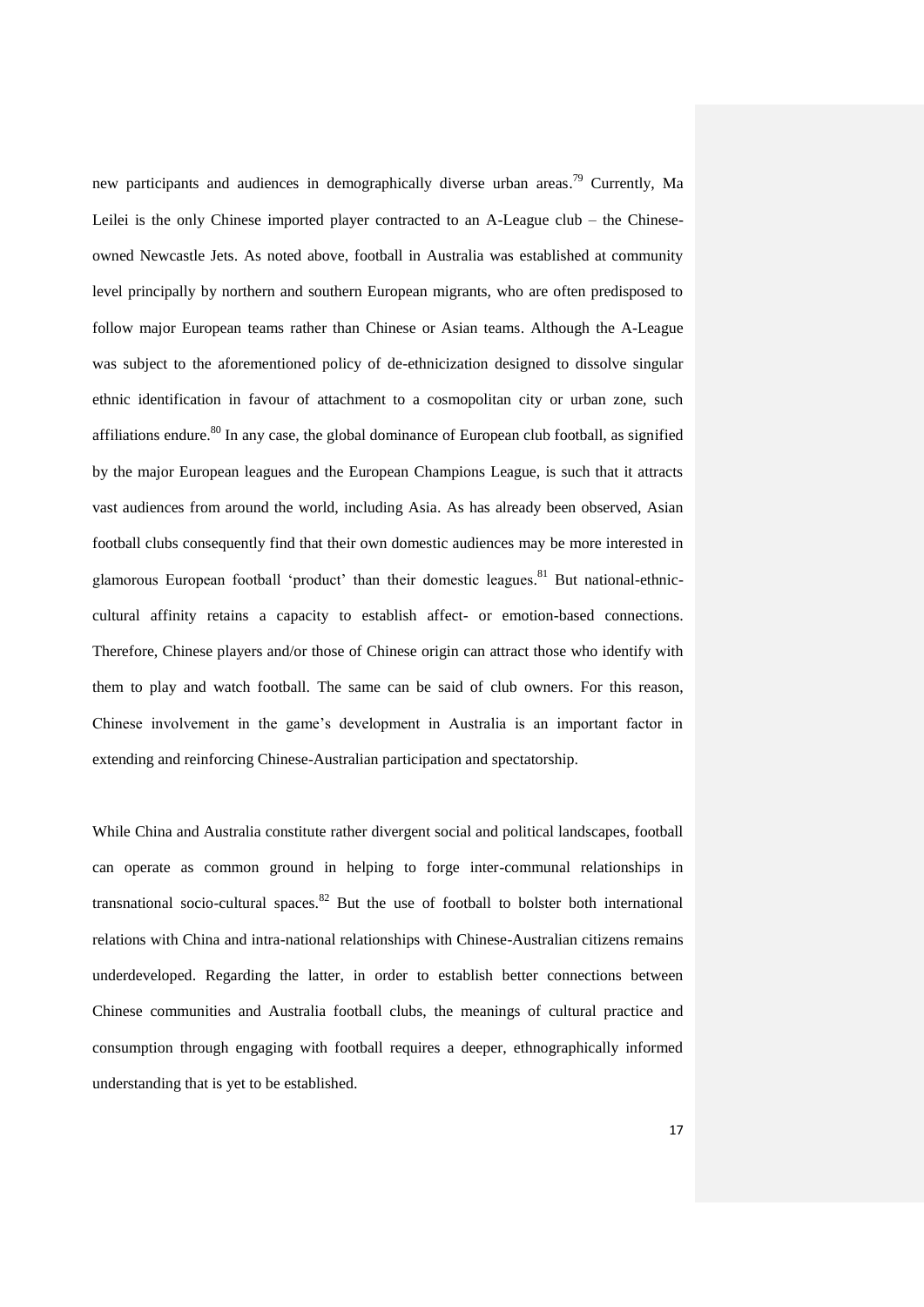## **Conclusion: Softpower, Hard Ground**

At the end of the 2018 FIFA World Cup in Russia, *China Daily's* cover story, which consisted of four separate reflections on China and football, emphasised the scale of its global ambition regarding the game.<sup>83</sup> The involvement of Chinese sponsors such as, Dalian Wanda, Mengniu, Hisense and Vivo meant that the "seven Chinese companies" World Cup sponsorship totals US\$835 million, which is more than one-third of the event's total revenue from sponsors',<sup>84</sup> while China's 2016 50-point plan for the reform and development of football is cited with specific reference to its goals of making its men's and women's teams among the strongest in the world. The sheer scale of this economic and sporting program puts Australia's modest strategic initiatives in *We Are Football* into perspective. Here, "Australia comes into the frame<sup>785</sup> as an offshore site for the development of football in China. According to player agent Tony Rallis:

It's a certainty that Chinese investors will look to buy A-League clubs. They see massive, untapped potential in Australia and, specifically, their academies…

The great part is they don't want to replace Australian kids, they want top Chinese juniors to learn alongside Australian juniors. So Australia gets to reap the benefits of academies that are well-resourced with top coaches, increased competition and better players…

Europe is financially ruined and long-term, China is where it's all going to happen, especially in regards to Australia. Inside ten years, Asian investment will drive world football. In many ways, it already is. But this is our chance.<sup>86</sup>

18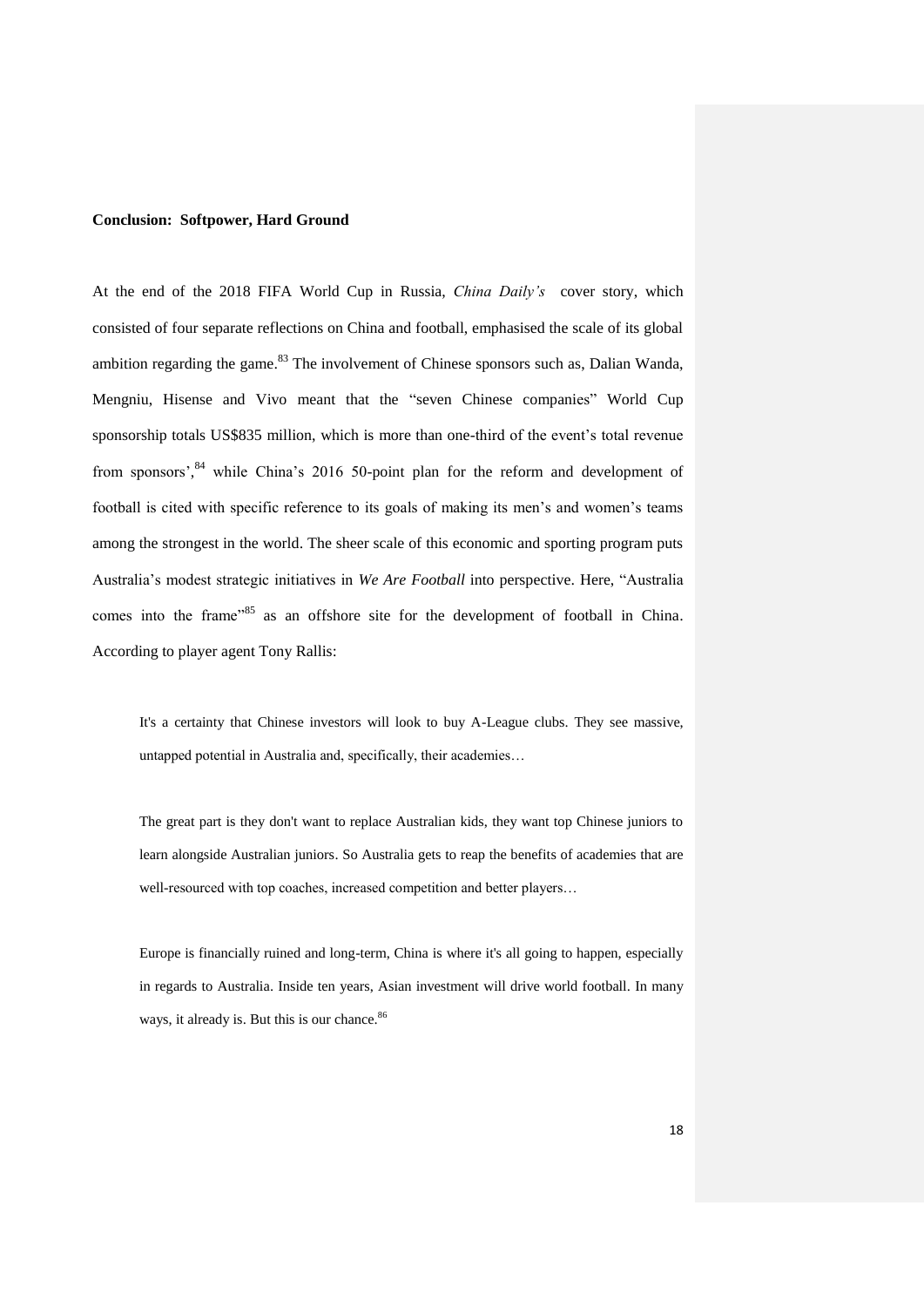Here the ambivalence towards China discussed above is again registered. Its economic investment in football in Australia is welcomed, but there still needs to be some reassertion that this does not entail dominance or displacement. The game in Australia is said to benefit from improved resourcing as China/Asia replaces Europe as the centre of world football, while the other key beneficiary is Chinese football itself. Sensitivities around hard economic, military and political power<sup>87</sup> are not altogether ameliorated by such appeals to softpower via football relations. <sup>88</sup> In addition, emphasis on transnational flows of football capital, knowledge and labour<sup>89</sup> is not accompanied by an equivalent concern with cultural flows or a recognition of the cultural dynamics of the lives of Chinese-Australians.

The China question in football in Australia is, then, a vexed one to some degree, involving a sport that has had historical barriers to recognition seeking to involve communities that have also experienced marginalization. Both football and Chinese-Australians are moving closer to the Australian cultural mainstream, and encountering some resistance from other sports in the case of the former, and from those concerned about the "New Chinese" (principally from the mainland<sup>90</sup>) regarding the latter. The "field of dreams" on which football in Australia and China is played extends across the Asia-Pacific and the globe, and is shaped by forces far greater than the game itself.

#### **References**

- AAP (2016). 'Cashed-up Chinese Clubs Target A-League players', *SBS*, 17 November [<https://theworldgame.sbs.com.au/cashed-up-chinese-clubs-target-a-league-players>](https://theworldgame.sbs.com.au/cashed-up-chinese-clubs-target-a-league-players), accessed 12 July 2018.
- ABC News (2017). 'Southern Sydney A-League Club with Chinese-backed Consortium set to Bid for Licence', *ABC*, 6 March,  $\leq$ http://www.abc.net.au/news/2017-03-06/south-sydney-expansion-a-league-bid-les[murray-craig-foster/8328802>](http://www.abc.net.au/news/2017-03-06/south-sydney-expansion-a-league-bid-les-murray-craig-foster/8328802), accessed 1 June 2017.
- Adair, D. (2016). 'Australia'. In J. Nauright and D. K. Wiggins (Eds.), *Routledge Handbook of Sport, Race and Ethnicity,* pp. 146–159. Routledge: New York.
- Ang, I. (2014). 'Beyond Chinese Groupism: Chinese Australians between Assimilation,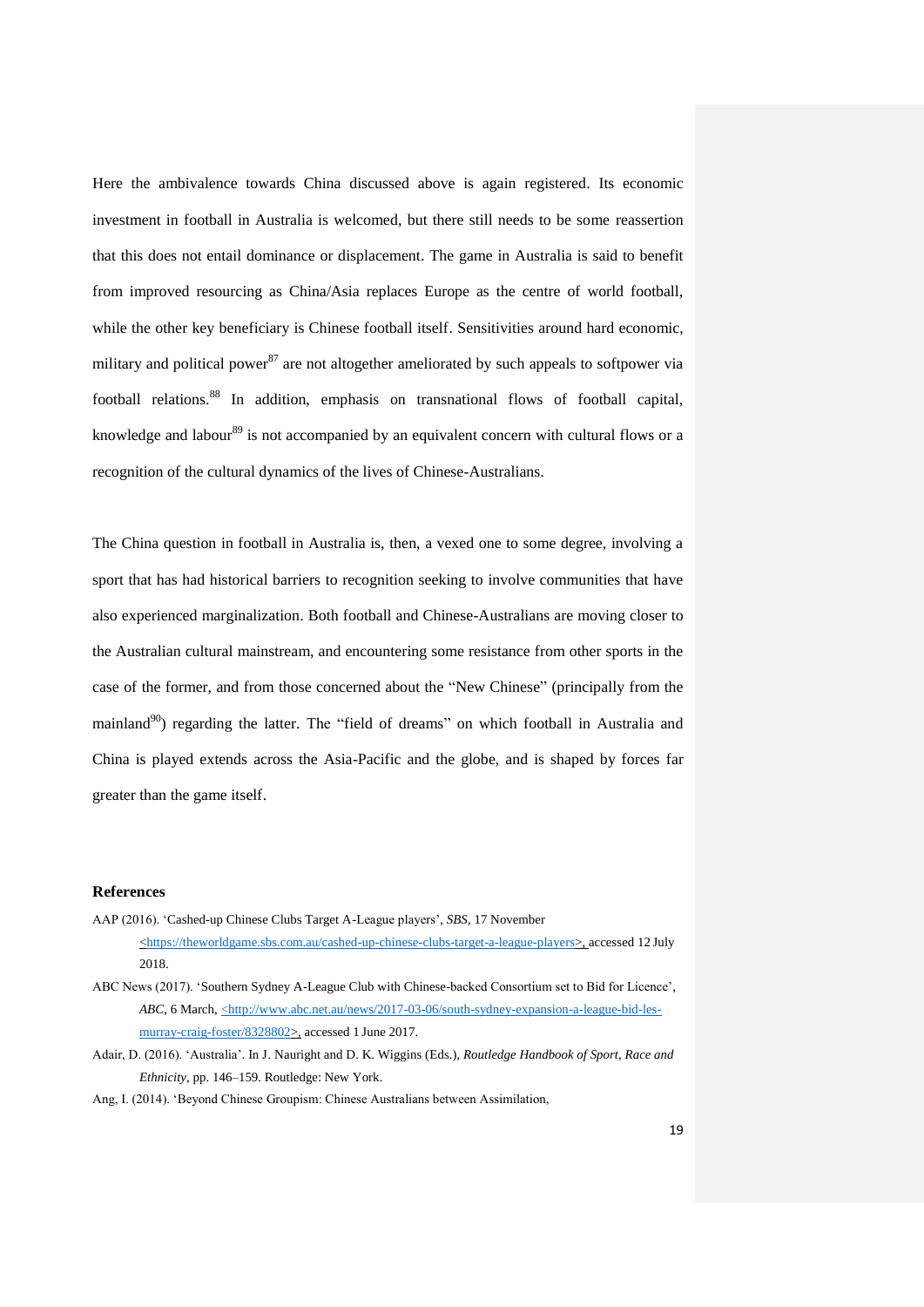Multiculturalism and Diaspora', *Ethnic and Racial Studies*, 37(7), 1–13.

Australian Bureau of Statistics (2017). *3412.0 - Migration, Australia, 2015–16*.

[<http://www.abs.gov.au/ausstats/abs@.nsf/lookup/3412.0Media%20Release12015-16>](http://www.abs.gov.au/ausstats/abs@.nsf/lookup/3412.0Media%20Release12015-16), accessed, 1 August 2018.

- Australian Government (2012). *Australia in the Asian Century White Paper*. Canberra: Department of the Prime Minister and Cabinet. <<u>www.murdoch.edu.au/ALTC-Fellowship/\_document/Resources/australia-in-</u> [the-asian-century-white-paper.pdf>](http://www.murdoch.edu.au/ALTC-Fellowship/_document/Resources/australia-in-the-asian-century-white-paper.pdf), accessed 1 August 2018.
- Australian Government (2018). *US and Australia: An Investment Relationship Worth A\$1.47 Trillion.* Canberra: Austrade. [<https://www.austrade.gov.au/International/Invest/Importance-of-Foreign-Direct-](https://www.austrade.gov.au/International/Invest/Importance-of-Foreign-Direct-Investment/us-investment-in-australia)[Investment/us-investment-in-australia>](https://www.austrade.gov.au/International/Invest/Importance-of-Foreign-Direct-Investment/us-investment-in-australia), accessed 1 August 2018.
- Australian Sports Commission (2016). *AusPlay: Participation Data for the Sport Sector. Summary of Key National Findings. October 2015 to September 2016 Data.* Canberra: Australian Sports Commission, [https://www.ausport.gov.au/\\_\\_data/assets/pdf\\_file/0007/653875/34648\\_AusPlay\\_summary\\_report\\_acce](https://www.ausport.gov.au/__data/assets/pdf_file/0007/653875/34648_AusPlay_summary_report_accessible_FINAL_updated_211216.pdf) [ssible\\_FINAL\\_updated\\_211216.pdf,](https://www.ausport.gov.au/__data/assets/pdf_file/0007/653875/34648_AusPlay_summary_report_accessible_FINAL_updated_211216.pdf) accessed 14 August 2018.

Bourdieu, P. (2010). *Distinction: A Social Critique of the Judgement of Taste.* London and New York: Routledge.

- Brubaker, R. (2003). 'Neither Individualism nor "Groupism". A Reply to Craig Calhoun', *Ethnicities*, 3(4), 553– 57.
- Burnley, I. H. (2001). *The Impact of Immigration of Australia. A Demographic Approach.* Melbourne: Oxford University Press.
- Carniel, J. (2009. 'Sheilas, Wogs and Metrosexuals: Masculinity, Ethnicity and Australian Soccer', *Soccer & Society*, 10(1), 73–83.
- Cashman, R. (2009). 'Asia's Place in the Imaging of Australian Sport', *Sport in Society*, 12(7), 933-46.
- *China Daily Asia Weekly ASEAN Edition* (2018). 'Top Scorers' (Cover Story), 16-22 July, pp. 1, 4-7.

Clearinghouse for Sport (2018). 'Results by Sport', Canberra: Australian Sports Commission, [<https://www.clearinghouseforsport.gov.au/research/smi/ausplay/results/sport>](https://www.clearinghouseforsport.gov.au/research/smi/ausplay/results/sport), accessed 14 August

# 2018.

Connell, J. (2018) 'Globalisation, Soft Power, and the Rise of Football in China', *Geographical Research*, 56(1), 5-15.

- Cuzzupe, B. (2016). 'Racism and Sabotage: The History of How Australia Rejected Football', *Eurosport Football*, 24 June, [<https://au.eurosport.com/football/racism-and-sabotage-the-history-of-how-australia](https://au.eurosport.com/football/racism-and-sabotage-the-history-of-how-australia-rejected-football_sto5660126/story.shtml)[rejected-football\\_sto5660126/story.shtml>](https://au.eurosport.com/football/racism-and-sabotage-the-history-of-how-australia-rejected-football_sto5660126/story.shtml), accessed 14 August 2018.
- Dillon, R. (2015) 'Pawns in the Game: Unpaid Jets Players Caught Up in FFA-union Red Tape', *Newcastle Herald*, 25 May, [<https://www.theherald.com.au/story/3103255/pawns-in-the-game-unpaid-jets](https://www.theherald.com.au/story/3103255/pawns-in-the-game-unpaid-jets-players-caught-up-in-ffa-union-red-tape/%3e,)[players-caught-up-in-ffa-union-red-tape/>,](https://www.theherald.com.au/story/3103255/pawns-in-the-game-unpaid-jets-players-caught-up-in-ffa-union-red-tape/%3e,) accessed 22 June 2018.
- Fan Hong and Mangan, J. A. (2003). 'Will the "Iron Roses" Bloom Forever? Women's Football in China: Changes and Challenges', Soccer & Society, 4(2–3), 47–66.
- Fickling, D. (2004). 'Australia Seen as "America's Deputy Sheriff"' *The Guardian*, September 10, [<www.theguardian.com/world/2004/sep/10/indonesia.australia>](http://www.theguardian.com/world/2004/sep/10/indonesia.australia), accessed 11 May 2015
- Football Federation Australia (2015). *We Are Football: This is Our Vision: Whole of Football Plan*. Sydney: Football Federation Australia. [<www.wholeoffootballplan.com.au/pdfs/Whole\\_of\\_Football\\_Plan.pdf>](http://www.wholeoffootballplan.com.au/pdfs/Whole_of_Football_Plan.pdf), accessed 11 May 2015.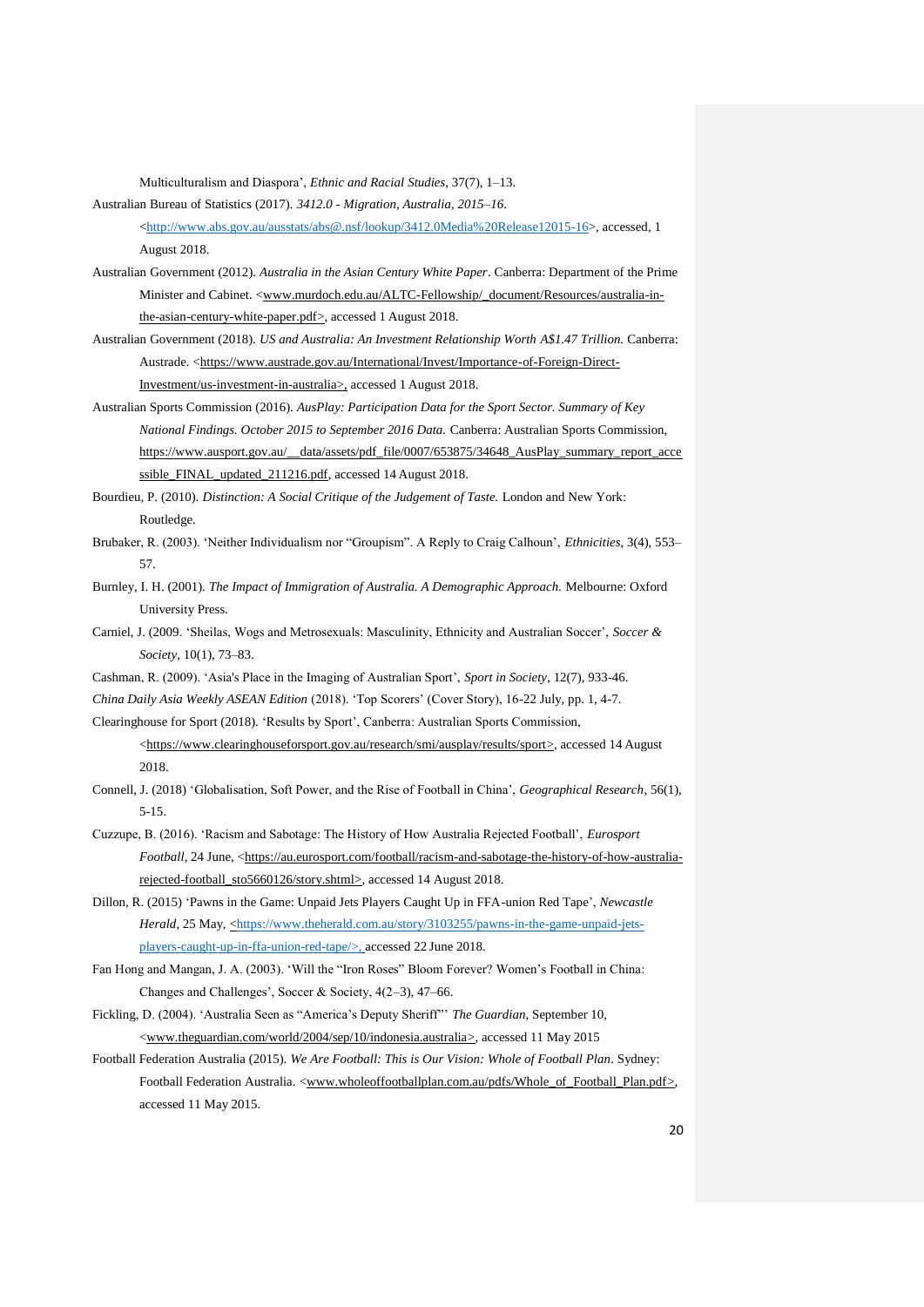- Football Federation Australia (2016). 'FFA Announces Purchase of Newcastle Jets by Ledman Group', 14 June <https://www.a-league.com.au/news/ffa-announces-purchase-newcastle-jets-ledman-group>, accessed 2 March 2018.
- Football Federation Australia (2017). 'Westfield Matildas to Play China in Victoria in November', 16 September, <https://matildas.footballaustralia.com.au/news/westfield-matildas-play-china-victorianovember>, accessed 22 June 2018.
- Football NSW (2017). 'Beijing FA Strengthens Ties With Football NSW', Football NSW, 24<sup>th</sup> February,  $\langle$ https://footballnsw.com.au/2017/02/24/beijing-fa-strengthens-ties-with-football-nsw/>, accessed 2 December 2017.
- Gatt, R. (2017). 'Chinese Backers for Proposed New A-League Franchise Southern Expansion', *The Australia',* 6 March, [<https://www.theaustralian.com.au/sport/football/chinese-backers-for-proposed-new-aleague](https://www.theaustralian.com.au/sport/football/chinese-backers-for-proposed-new-aleague-franchise-southern-expansion/news-story/2288623416b0280d0f94eccabde6cf07)[franchise-southern-expansion/news-story/2288623416b0280d0f94eccabde6cf07](https://www.theaustralian.com.au/sport/football/chinese-backers-for-proposed-new-aleague-franchise-southern-expansion/news-story/2288623416b0280d0f94eccabde6cf07) >, accessed 1 June 2017.
- Gatt, R. (2018). 'Lack of Reform Could Put A-League in Dire Straits, Says Clubs', *The Australian*, 22 February,  $\langle$ https://www.theaustralian.com.au/sport/football/lack-of-reform-could-put-aleague-in-dire-straits-says[clubs/news-story/>](https://www.theaustralian.com.au/sport/football/lack-of-reform-could-put-aleague-in-dire-straits-says-clubs/news-story/), accessed 22 June 2018.
- Gilmour, C. and Rowe, D. (2012). 'Sport in Malaysia: National Imperatives and Western Seductions', *Sociology of Sport Journal*, 29(4): 485-505.
- Gorman, J. (2017). *The Death and Life of Australian Soccer*. Brisbane: University of Queensland Press.
- Guoth, N. (2012). 'A New China: Using Sport to Expose a Multi-class Race through the 1923 Chinese Soccer Tour of Australia', *Sport in Society*, 15(4), 462–78.
- Hall, I. (2018). 'Is it Time to Push Back Against China's Economic Statecraft?', *Australian Institute of International Affairs*, 21 February,

[<https://www.internationalaffairs.org.au/australianoutlook/managing-chinas-economic-statecraft/>](https://www.internationalaffairs.org.au/australianoutlook/managing-chinas-economic-statecraft/), accessed 12 August 2018.

- Hallinan, C. and Hughson, J; (2009). 'The Beautiful Game in Howard's 'Brutopia': Football, Ethnicity and Citizenship in Australia', *Soccer & Society*, 10(1), 1–8.
- Hamilton, C. (2018). *Silent Invasion: China's Influence in Australia*. Melbourne: Hardie Grant.
- Hassett, C. (2016). 'How China's Plan for Football Domination could Transform the A-League, *Sydney Morning Herald*, 21 January, [<https://www.smh.com.au/sport/soccer/how-chinas-plan-for-football-domination](https://www.smh.com.au/sport/soccer/how-chinas-plan-for-football-domination-could-transform-the-aleague-20160121-gmavmn.html)[could-transform-the-aleague-20160121-gmavmn.html>](https://www.smh.com.au/sport/soccer/how-chinas-plan-for-football-domination-could-transform-the-aleague-20160121-gmavmn.html), accessed 15 August 2018.
- Hay, R. (2006). 'Our Wicked Foreign Game: Why has Association Football (Soccer) Not Become the Main code of Football in Australia?', *Soccer and Society*, 7(2-3), 165-86.
- Hay, R. (2011). 'Ethnicity, Structure and Globalization: An Argument about Association Football in Australia, 1958–2010', *Sport in Society*, 14(6), 833–50.
- Henry, P. (2015). 'The AFC Asian Cup was One of the Most Talked About Football Events Ever in Asia. What Does that Mean for the Future of Stadium Design?', *Populous*, 23 February, [<http://populous.com/posts/the-afc-asian-cup-was-one-of-the-most-talked-about-football-events-ever](http://populous.com/posts/the-afc-asian-cup-was-one-of-the-most-talked-about-football-events-ever-in-asia-what-does-that-mean-for-the-future-of-stadium-design/)[in-asia-what-does-that-mean-for-the-future-of-stadium-design/>](http://populous.com/posts/the-afc-asian-cup-was-one-of-the-most-talked-about-football-events-ever-in-asia-what-does-that-mean-for-the-future-of-stadium-design/), accessed 23 February 2016.
- Hill, D. (2017). *The Fair and The Foul: Inside Our Sporting Nation*. Melbourne: William Heinemann.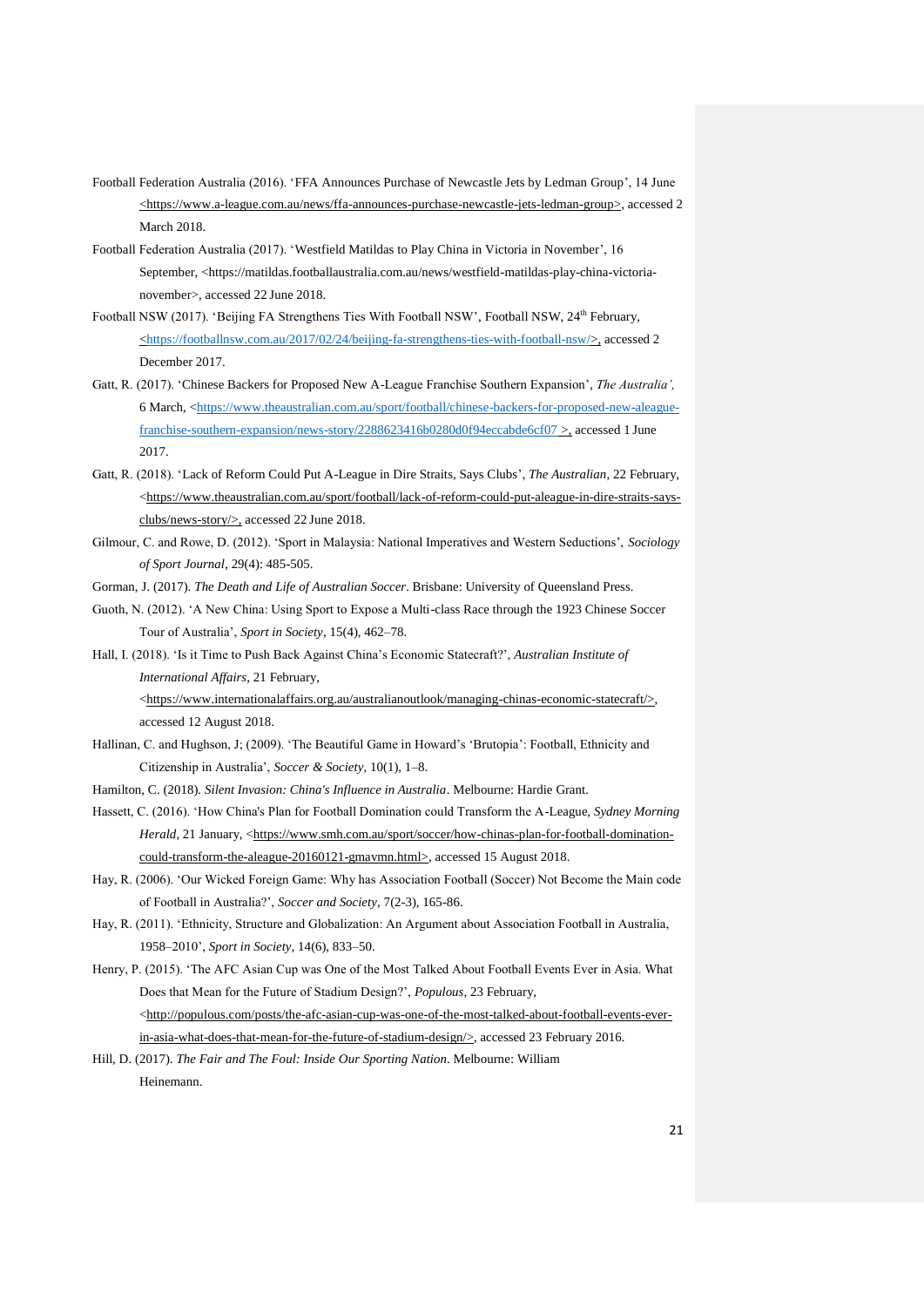| Honey, A. (2001). 'Sport, Immigration Restriction and Race: The Operation of the White Australia Policy'. In R.                                 |                      |
|-------------------------------------------------------------------------------------------------------------------------------------------------|----------------------|
| Cashman, J. O'Hara, and A. Honey (Eds.). Sport, Federation, Nation, pp. 26-46. Sydney: Walla Walla                                              |                      |
| Press.                                                                                                                                          |                      |
| Human Rights and Equal Opportunities Commission (2006). What's the Score? A Survey of Cultural Diversity                                        |                      |
| and Racism in Australian Sport. Sydney: Human Rights and Equal Opportunity Commission.                                                          |                      |
| Kemp, E. (2018). '15 Bidders Officially Vying for Two A-League Expansion Spots', news.com.au, 25 May,                                           |                      |
| <https: 15-bidders-officially-vying-for-two-aleague-expansion-<="" football="" sport="" td="" www.news.com.au=""><td></td></https:>             |                      |
| spots/news-story/ $>$ , accessed 22 June 2018.                                                                                                  |                      |
| Leite Júnior, E.F. and Rodrigues, C. (2017). The Chinese Football Development Plan: Soft Power and National                                     |                      |
| Identity', <i>HOLOS</i> , 33(5), 114-24.                                                                                                        |                      |
| Li, B. (2017). The New Chinese: How They Are Shaping Australia. Brisbane: Wiley.                                                                |                      |
| Lowe, P. (2018) 'Australia's Deepening Economic Relationship with China: Opportunities and Risks', Address                                      | Formatted: Highlight |
| to the Australia-China Relations Institute, 23 May. Sydney: Reserve Bank of Australia,                                                          |                      |
| <https: 2018="" sp-gov-2018-05-23.html="" speeches="" www.rba.gov.au="">, accessed 21 August 2018.</https:>                                     |                      |
| Magee, J. and Sugden, J. (2002). "The World at their Feet": Professional Football and International Labor                                       |                      |
| Migration', Journal of Sport & Social Issues, 26(4), 421-37.                                                                                    |                      |
| Maguire, J.A. (2011). 'Globalization, Sport and National Identities', Sport in Society, 14(7-8), 978-93.                                        |                      |
| Marr, D. (2017). The White Queen: One Nation and the Politics of Race, Quarterly Essay 65. Melbourne: Black                                     |                      |
| Ink Books.                                                                                                                                      |                      |
| McCarthy, G. and Song, X. (2018). 'China in Australia: The Discourses of Changst', Asian Studies Review,                                        |                      |
| $42(2), 323-41.$                                                                                                                                |                      |
| Melbourne Chinese Soccer Association (2018). History. Melbourne Chinese Soccer Association,                                                     |                      |
| <http: page.asp?n="89805&amp;org=MCSA-WEB.ORG.AU" www.mcsa-web.org.au="">, accessed 22 June</http:>                                             |                      |
| 2018.                                                                                                                                           |                      |
| Miller, T., Lawrence, G., McKay, J. and Rowe, D. (2001) Globalization and Sport: Playing the World. London:                                     | Formatted: Highlight |
| Sage.                                                                                                                                           |                      |
| Monteverde, M. (2018). 'Brisbane Roar are at Rock Bottom and the Club's Owners Aren't Budging — So                                              |                      |
| Where Now for the Former Pride of the A-League?', The Courier-Mail, 27 January,                                                                 |                      |
| <https: a-league="" brisbane-roar="" brisbane-roar-are-at-rock-bottom-and-<="" football="" sport="" td="" www.news.com.au=""><td></td></https:> |                      |
| the-clubs-owners-arent-budging-so-where-now-for-the-former-pride-of-the-aleague/news-                                                           |                      |
| story/961bda22aa41b19ae8c8276f56489986>, accessed 22 June 2018.                                                                                 |                      |
| Mulvenney, N. and Rutherford, P. (2016). 'Chinese Company Ledman Buys Australia's Newcastle Jets', SBS                                          |                      |
| News, 14 June, <https: chinese-company-ledman-buys-australia-s-newcastle-<="" news="" td="" www.sbs.com.au=""><td></td></https:>                |                      |
| jets>, accessed 22 June 2018.                                                                                                                   |                      |
| Newcastle Herald, (2018). 'A-League: Proud Owner Martin Lee Ecstatic with Jets' Flight Path', 26 April,                                         |                      |
| <https: 5366195="" owner-ecstatic-with-jets-flight-path="" story="" www.theherald.com.au=""></https:> , accessed 22 June                        |                      |
| 2018.                                                                                                                                           |                      |
| Newcastle Jets (2016a). 'NEWS: Newcastle Jets Enter New Era Under Ledman Group Leadership', Newcastle                                           |                      |
| Jets, 13 June, <https: news="" news-newcastle-jets-enter-new-era-under-<="" td="" www.newcastlejets.com.au=""><td></td></https:>                |                      |
| ledman-group-leadership>, accessed 22 June 2018.                                                                                                |                      |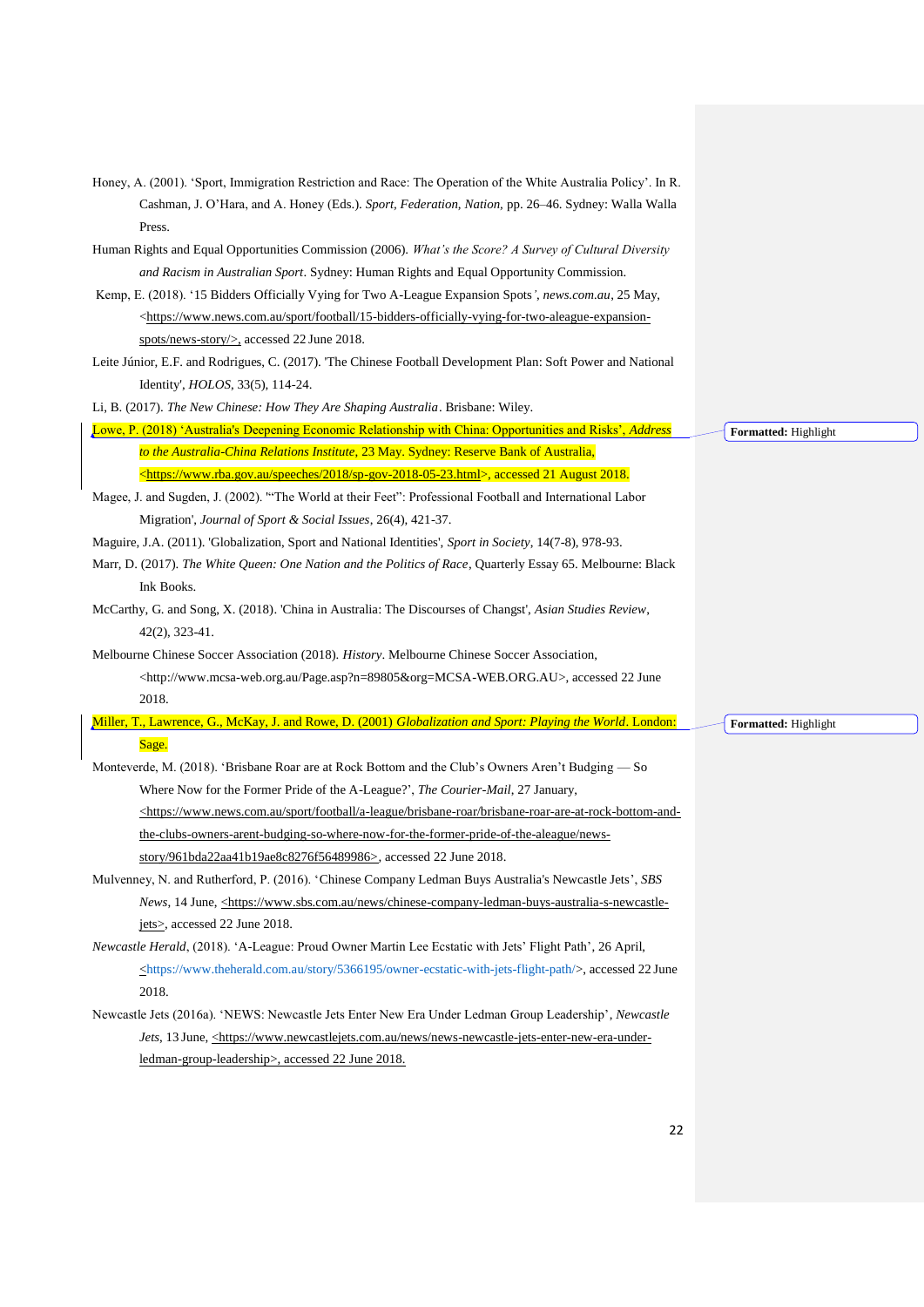- Newcastle Jets (2016b), 'NEWS: Jets Visit Ledman Group's Shenzhen HQ', *Newcastle Jets*, 2 September, <https://www.newcastlejets.com.au/news/news-jets-visit-ledman-groups-shenzhen-hq>, accessed 22 June 2018.
- O'Malley, N. (2018) '"This is Just the Start": China-Australia Tensions Brought to the Surface', *The Sydney Morning Herald*, 25 May[, https://www.smh.com.au/politics/federal/this-is-just-the-start-china-australia](https://www.smh.com.au/politics/federal/this-is-just-the-start-china-australia-tensions-brought-to-the-surface-20180525-p4zhid.html)[tensions-brought-to-the-surface-20180525-p4zhid.html,](https://www.smh.com.au/politics/federal/this-is-just-the-start-china-australia-tensions-brought-to-the-surface-20180525-p4zhid.html) accessed 15 August 2018.
- Pang, B. (2018). 'Conducting Research with Young Chinese-Australian Students in Health and Physical Education and Physical Activity: Epistemology, Positionality and Methodologies' *Sport Education and Society*, 23(6), 607-18.
- Pang, B. and Hill J. (2018). 'Representations of Chinese Gendered and Racialised Bodies in Contemporary Media Sites', *Sport, Education and Society*. Advance online publication*.*  [https://doi.org/10.1080/13573322.2018.1489226,](https://doi.org/10.1080/13573322.2018.1489226) accessed 15 August 2018.
- Pang, B., Macdonald, D. and Hay, P. (2013). '"Do I Have a Choice?" The Influences of Family Values and Investments on Chinese Migrant Young People's Lifestyles and Physical Activity Participation', *Sport, Education and Society*, 20(8), 1048-64.
- Pang, B. and Macdonald, D. (2015). 'Understanding Young Chinese Australian's (Dis)engagement in Health and Physical Education and School Sport', *Physical Education Sport Pedagogy,* 21(4), 441–58.
- Parliament of Australia (2017). *Migration to Australia: A Quick Guide to the Statistics* , Canberra: Parliamentary Library, 18 January,

[<https://www.aph.gov.au/About\\_Parliament/Parliamentary\\_Departments/Parliamentary\\_Library/pubs/r](https://www.aph.gov.au/About_Parliament/Parliamentary_Departments/Parliamentary_Library/pubs/rp/rp1617/Quick_Guides/MigrationStatistics) [p/rp1617/Quick\\_Guides/MigrationStatistics>](https://www.aph.gov.au/About_Parliament/Parliamentary_Departments/Parliamentary_Library/pubs/rp/rp1617/Quick_Guides/MigrationStatistics), accessed 15 August 2018.

- Parry, K.D. (2017). *The Bad, the Good, and the Ugly: The Formation of Heroes Within the Setting of a New Sports Team* (Doctoral dissertation). Sydney: Western Sydney University.
- Pramberg, B. (2014). 'Love of the Game: Chinese Football Fans Counting Down to Asian Cup', *The Courier-Mail*, 29 December, [<https://www.adelaidenow.com.au/sport/football/love-of-the-game-chinese](https://www.adelaidenow.com.au/sport/football/love-of-the-game-chinese-football-fans-counting-down-to-asian-cup/news-story/507f563612182d4a6afe134437b298bc)[football-fans-counting-down-to-asian-cup/news-story/507f563612182d4a6afe134437b298bc>](https://www.adelaidenow.com.au/sport/football/love-of-the-game-chinese-football-fans-counting-down-to-asian-cup/news-story/507f563612182d4a6afe134437b298bc), accessed 22 June 2018.
- Prichard, G. (2017), 'Southern Sydney A-League Bid "Impossible to Resist"', *SBS The World Game*, 6 May, [<http://theworldgame.sbs.com.au/article/2017/03/06/southern-sydney-league-bid-impossible-resist>](http://theworldgame.sbs.com.au/article/2017/03/06/southern-sydney-league-bid-impossible-resist), accessed 1 June 2017.
- Rowe, D. and Gilmour, C. (2010). 'Sport, Media and Consumption in Asia: A Merchandised Milieu', *American Behavioral Scientist*, 53(10), 1530-48.
- Rowe, D. (2016). 'We're All Transnational Now: Sport in Dynamic Socio-Cultural Environments', *Sport in Society*, 20(10), 1470-84.
- Rowe, D. (2017). 'Continental Competition, Global Disposition: The AFC Asian Cup' in L.A. Wenner and A. Billings (Eds.) *Sport, Media and Mega-Events*, pp. 185-98, London and New York: Routledge.
- Rowe, D. (2018). 'Soccer, Diplomacy and Australia in the Asian Century', in J.S. Rofe (ed.) *Sport and Diplomacy: Games within Games*. Manchester: Manchester University Press, pp. TBC.
- Rugari, V. (2018). 'FFA Chief Executive David Gallop says Affordability is an Issue When Looking at Expansion and Other A-League Ambitions', *news.com.au*, 1 March, <https://www.news.com.au/sport/football/a-league/ffa-chief-executive-david-gallop-says-affordability-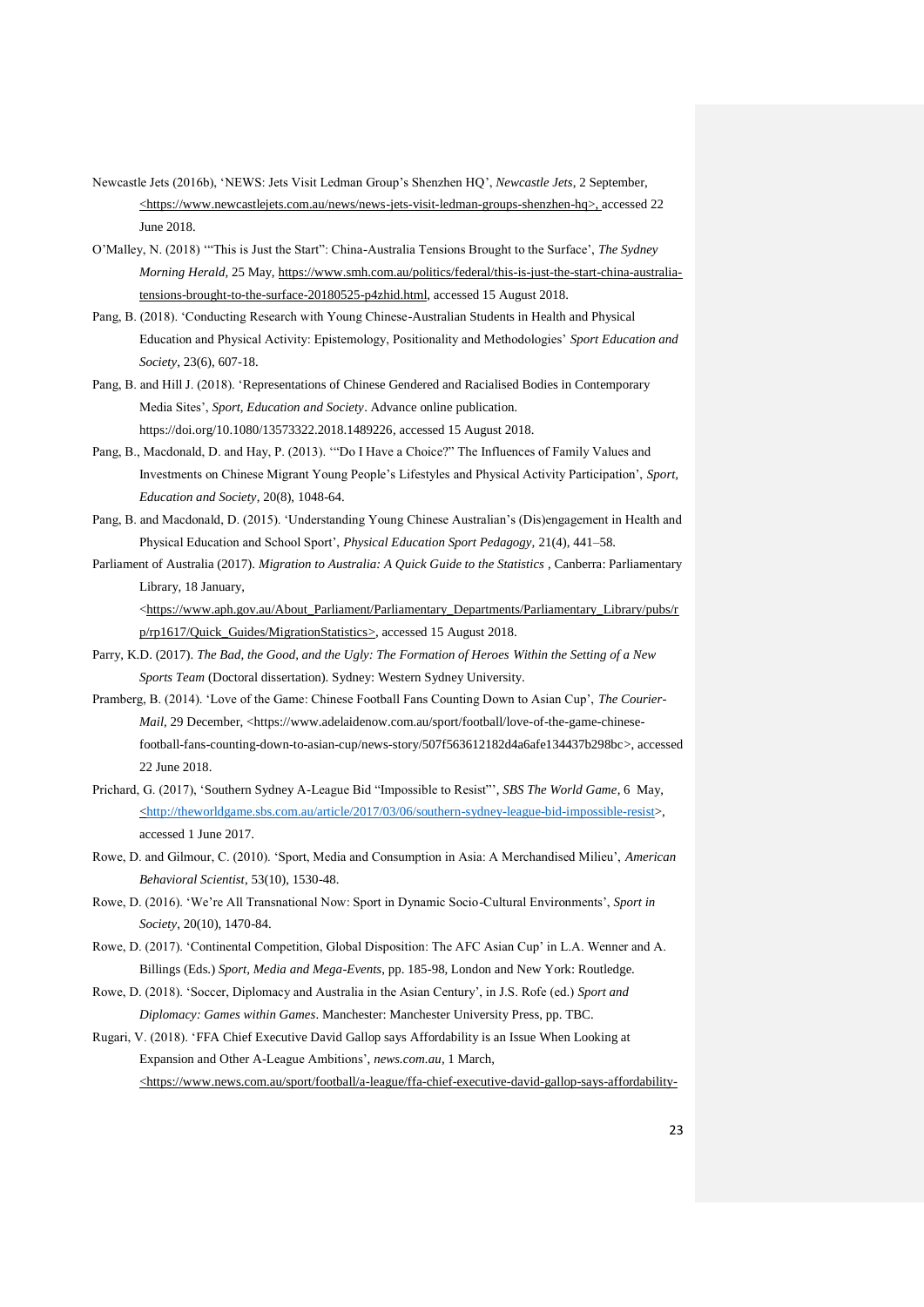is-an-issue-when-looking-at-expansion-and-other-aleague-ambitions/news-

story/459d02fe01ad1211c108724ec431d3dd>, accessed 22 June 2018.

- Smith, M. (2018). 'Adelaide United Sale to Investors Result of 'Handshake Agreement' Made Nine Years Ago', *ABC News,* 8<sup>th</sup> March, [<http://www.abc.net.au/news/2018-03-08/adelaide-united-sale-result-of](http://www.abc.net.au/news/2018-03-08/adelaide-united-sale-result-of-handshake-agreement-griffin-says/9526738)[handshake-agreement-griffin-says/9526738>](http://www.abc.net.au/news/2018-03-08/adelaide-united-sale-result-of-handshake-agreement-griffin-says/9526738), accessed 22 June 2018.
- Smithies, T. (2017). 'Chinese Property Group Jia Yuan Throw Support Behind Possible A-League Team in Southern Sydney', *The Daily Telegraph*, 6 March[, https://www.perthnow.com.au/sport/soccer/chinese](https://www.perthnow.com.au/sport/soccer/chinese-property-group-jia-yuan-throw-support-behind-possible-new-a-league-team-in-southern-sydney-ng-9d8f8409f2514aca5c7f110703c5d51b)[property-group-jia-yuan-throw-support-behind-possible-new-a-league-team-in-southern-sydney-ng-](https://www.perthnow.com.au/sport/soccer/chinese-property-group-jia-yuan-throw-support-behind-possible-new-a-league-team-in-southern-sydney-ng-9d8f8409f2514aca5c7f110703c5d51b)[9d8f8409f2514aca5c7f110703c5d51b,](https://www.perthnow.com.au/sport/soccer/chinese-property-group-jia-yuan-throw-support-behind-possible-new-a-league-team-in-southern-sydney-ng-9d8f8409f2514aca5c7f110703c5d51b) accessed 22 June 2018.
- Skinner, J. Zakus, D. H., and Edwards, A. (2008). 'Coming in from the Margins: Ethnicity, Community Support and the Rebranding of Australian Soccer', *Soccer & Society*, 9(3), 394–404.
- Sobral, V. (2017). 'How Australia can benefit from China's football investment', *SBS*. 10 March, [<https://theworldgame.sbs.com.au/how-australia-can-benefit-from-china-s-football-investment>](https://theworldgame.sbs.com.au/how-australia-can-benefit-from-china-s-football-investment), accessed 3 July 2018.
- Southern Expansion (2018). *Southern Formalises Sister Club Relationship with Chinese Super League Club*, Southern Expansion, Sydney, 24th May, [<http://www.southernexpfc.com.au/wp](http://www.southernexpfc.com.au/wp-content/uploads/2018/05/MEDIA-RELEASE_SOUTHERNS-FORMALISES-RELATIONSHIP-WITH-CHINESE-SUPER-LEAGUE-CLUB_240518-FINAL..pdf)[content/uploads/2018/05/MEDIA-RELEASE\\_SOUTHERNS-FORMALISES-RELATIONSHIP-](http://www.southernexpfc.com.au/wp-content/uploads/2018/05/MEDIA-RELEASE_SOUTHERNS-FORMALISES-RELATIONSHIP-WITH-CHINESE-SUPER-LEAGUE-CLUB_240518-FINAL..pdf)[WITH-CHINESE-SUPER-LEAGUE-CLUB\\_240518-FINAL.pdf>](http://www.southernexpfc.com.au/wp-content/uploads/2018/05/MEDIA-RELEASE_SOUTHERNS-FORMALISES-RELATIONSHIP-WITH-CHINESE-SUPER-LEAGUE-CLUB_240518-FINAL..pdf), accessed 3 July 2018.
- Stensholt, J. (2018). 'A-League Expansion: Lang Walker Backs Bid for New Club in Sydney's South-west', *Australian Financial Review*, 8 June, [<https://www.afr.com/business/sport/aleague-expansion-lang](https://www.afr.com/business/sport/aleague-expansion-lang-walker-backs-bid-for-new-club-in-sydneys-southwest-20180607-h112nh)[walker-backs-bid-for-new-club-in-sydneys-southwest-20180607-h112nh>](https://www.afr.com/business/sport/aleague-expansion-lang-walker-backs-bid-for-new-club-in-sydneys-southwest-20180607-h112nh), accessed 22 June 2018.
- Sun, W. (2016). *Chinese-Language Media in Australia: Developments, Challenges and Opportunities*. Sydney: Australia-China Relations Institute (ACRI),

[<https://opus.lib.uts.edu.au/bitstream/10453/100651/1/1609%20Australia-](https://opus.lib.uts.edu.au/bitstream/10453/100651/1/1609%20Australia-China%20Relations%20Institute%20Publication%20-%20Chinese-language%20media%20in%20Australia%20Developments%2c%20challenges%20and%20opportunities.pdf)

[China%20Relations%20Institute%20Publication%20-%20Chinese-](https://opus.lib.uts.edu.au/bitstream/10453/100651/1/1609%20Australia-China%20Relations%20Institute%20Publication%20-%20Chinese-language%20media%20in%20Australia%20Developments%2c%20challenges%20and%20opportunities.pdf)

- [language%20media%20in%20Australia%20Developments%2c%20challenges%20and%20opportunitie](https://opus.lib.uts.edu.au/bitstream/10453/100651/1/1609%20Australia-China%20Relations%20Institute%20Publication%20-%20Chinese-language%20media%20in%20Australia%20Developments%2c%20challenges%20and%20opportunities.pdf) [s.pdf>](https://opus.lib.uts.edu.au/bitstream/10453/100651/1/1609%20Australia-China%20Relations%20Institute%20Publication%20-%20Chinese-language%20media%20in%20Australia%20Developments%2c%20challenges%20and%20opportunities.pdf), accessed 14 August 2018.
- Wakatama, G. and Staff (2015). 'Newcastle Jets' A-League Licence Cancelled after Nathan Tinkler Places Club in Voluntary Administration', *ABC News*, 20 May, [<http://www.abc.net.au/news/2015-05-20/nathan](http://www.abc.net.au/news/2015-05-20/nathan-tinkler-puts-newcastle-jets-into-voluntary-administration/6482718)[tinkler-puts-newcastle-jets-into-voluntary-administration/6482718>](http://www.abc.net.au/news/2015-05-20/nathan-tinkler-puts-newcastle-jets-into-voluntary-administration/6482718), accessed 28 July 2018.
- Weiping, H. (2017). 'Why China is Cracking Down on Overseas Investment', *The Conversation*, 22 August, [<https://theconversation.com/why-china-is-cracking-down-on-overseas-investment-82763>](https://theconversation.com/why-china-is-cracking-down-on-overseas-investment-82763), accessed 12 July 2018.
- Welch, D. (2018). 'Chinese Agents are Undermining Australia's Sovereignty, Clive Hamilton's Controversial New Book Claims', *ABC,* 22 February, [<http://www.abc.net.au/news/2018-02-22/book-reveals-extent](http://www.abc.net.au/news/2018-02-22/book-reveals-extent-of-chinese-influence-in-australia/9464692)[of-chinese-influence-in-australia/9464692>](http://www.abc.net.au/news/2018-02-22/book-reveals-extent-of-chinese-influence-in-australia/9464692), accessed 12 July 2018.
- Wesley, M. (2011) 'Irresistible Rise of the Indo-Pacific', *The Australian Literary Review*, 4 May, pp. 6-7.
- Westbrook, T. (2017). 'Australia, Citing Concerns Over China, Cracks Down on Foreign Political Influence', *Reuters*, 5 December, [<https://www.reuters.com/article/us-australia-politics-foreign/australia-citing](https://www.reuters.com/article/us-australia-politics-foreign/australia-citing-concerns-over-china-cracks-down-on-foreign-political-influence-idUSKBN1DZ0CN)[concerns-over-china-cracks-down-on-foreign-political-influence-idUSKBN1DZ0CN>](https://www.reuters.com/article/us-australia-politics-foreign/australia-citing-concerns-over-china-cracks-down-on-foreign-political-influence-idUSKBN1DZ0CN), accessed 12 July 2018.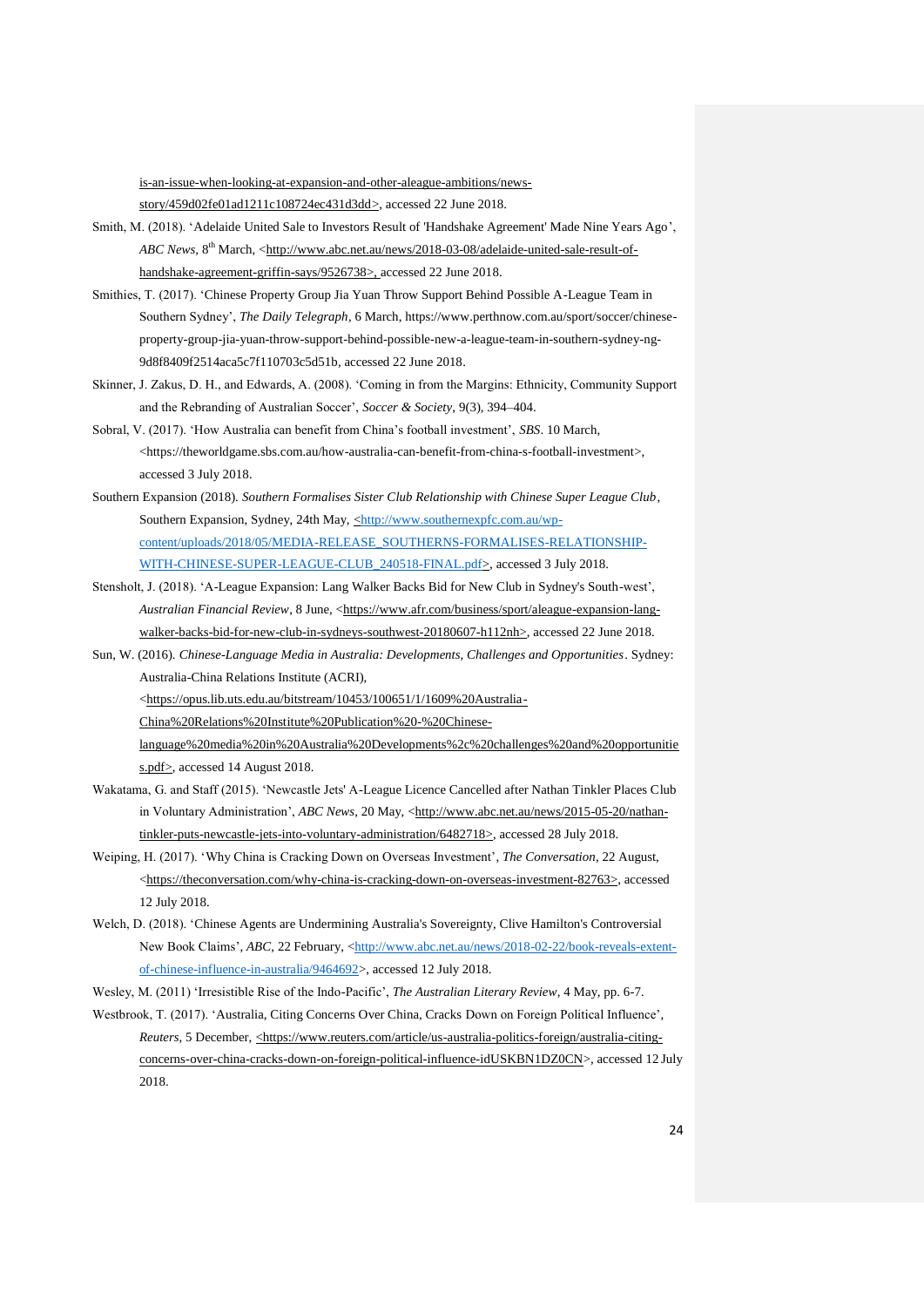White, J. (2018). 'Xi Jinping Is the World's Most Powerful Soccer Coach', *FP News*, 24 June, [https://foreignpolicy.com/2018/06/24/xi-jinping-is-the-worlds-most-powerful-soccer-coach/,](https://foreignpolicy.com/2018/06/24/xi-jinping-is-the-worlds-most-powerful-soccer-coach/) accessed 12th July 2018.

Wong, L. (2012). 'The "Liability of Foreignness": Chinese Investment in Australia', *Transnational Corporations Review*, 4(4), 46-75.

Zhongying, P. (2008). 'The Beijing Olympics and China's Soft Power', *Brookings*, 4 September,[<https://www.brookings.edu/opinions/the-beijing-olympics-and-chinas-soft-power/>](https://www.brookings.edu/opinions/the-beijing-olympics-and-chinas-soft-power/), accessed 21 August 2018.

Zhou, W. (2017). 'Chinese Investment in Australia: A Critical Analysis of the China–Australia Free Trade Agreement', *Melbourne Journal of International Law*, 18(2), 407-35.

# **Notes**

1

<sup>1</sup> Lowe 2018Philip Lowe, "Australia's Deepening Economic Relationship with China: Opportunities and Risks," *Address to the Australia-China Relations Institute*, May 23, 2018, accessed August 28, 2018, Sydney: Reserve Bank of Australia, [<https://www.rba.gov.au/speeches/2018/sp-gov-2018-05-23.html>](https://www.rba.gov.au/speeches/2018/sp-gov-2018-05-23.html) <sup>2</sup> Zhou 2017 Weihuan Zhou, "Chinese Investment in Australia: A Critical Analysis of the China–Australia Free Trade Agreement", *Melbourne Journal of International Law* 18:1 (2017): 407-35. <sup>3</sup> Parliament of Australia, "Migration to Australia: A Quick Guide to the Statistics," Canberra:

Parliamentary Library, January 18th, 2018, accessed August 15th, 2018,

https://www.aph.gov.au/About\_Parliament/Parliamentary\_Departments/Parliamentary\_Library/pubs/rp/rp1617/ Quick\_Guides/MigrationStatistics

<sup>4</sup> Australian Government *"US and Australia: An Investment Relationship Worth A\$1.47 Trillion",* Canberra: Austrade, August 13th, 2017, accessed August 1st, 2018,

https://www.austrade.gov.au/International/Invest/Importance-of-Foreign-Direct-Investment/us-investment-inaustraliaAustralian Government 2017

<sup>5</sup> Australian Government, "Australia in the Asian Century White Paper," *Canberra: Department of the Prime Minister and Cabinet*, October 1<sup>st</sup>, 2012, accessed August 1<sup>st</sup>, 2018, www.murdoch.edu.au/ALTC-

Fellowship/\_document/Resources/australia-in-the-asian-century-white-paper.pdf*Australia in the Asian Century White Paper* (Australian Government 2012)

6 Callum Gilmour and David Rowe, "Sport in Malaysia: National Imperatives and Western Seductions," *Sociology of Sport Journal* 29, no. 4 (December 2012): 485-505; David Rowe and Callum Gilmour, "Sport, Media and Consumption in Asia: A Merchandised Milieu", *American Behavioral Scientist* 53, no. 10 (May

2010): 1530-48See, Gilmour and Rowe 2012; Rowe and Gilmour 2010

7 James Skinner, Dwight, H. Zakus and Allan Edwards, "Coming in from the Margins: Ethnicity, Community Support and the Rebranding of Australian," *Soccer & Society* 9, no. 3 (April 2008): 394–404.Skinner, Zakus, and Edwards 2008

| Formatted: Highlight                                                                 |
|--------------------------------------------------------------------------------------|
| Formatted: Normal, Line spacing:<br>1.5 lines                                        |
| Formatted: Font: (Default) Times<br>New Roman                                        |
| Formatted: Normal, Indent: Left: 0",<br>Hanging: 0.5", Line spacing:<br>1.5<br>lines |
| Formatted: Font: (Default) Times<br>New Roman                                        |
| Formatted: Line spacing:<br>1.5 lines,<br>No bullets or numbering                    |
| <b>Formatted:</b> Font: (Default) Times<br>New Roman                                 |
| Formatted: Font: (Default) Times<br>New Roman, Not Italic                            |
| <b>Formatted:</b> Font: (Default) Times<br>New Roman                                 |
| Formatted: Font: (Default) Times<br>New Roman, Not Superscript/<br>Subscript         |
| Formatted: Font: (Default) Times<br>New Roman                                        |
| Formatted: Font: (Default) Times<br>New Roman, Not Superscript/<br>Subscript         |
| <b>Formatted:</b> Font: (Default) Times<br>New Roman                                 |
| Formatted: Line spacing:<br>1.5 lines                                                |
| Formatted: Font: Italic                                                              |
| Formatted: Font: Italic                                                              |
| <b>Formatted:</b> Font: (Default) Times<br>New Roman                                 |
| <b>Formatted:</b> Font: (Default) Times<br>New Roman, 10 pt                          |
| Formatted: English (U.K.)                                                            |
| Formatted: Font: (Default) Times<br>New Roman                                        |
| <b>Formatted:</b> Font: (Default) Times<br>New Roman, 10 pt                          |
| Formatted: Font: 12 pt, English<br>(U.K.)                                            |
| <b>Formatted:</b> Font: (Default) Times<br>New Roman                                 |
| Formatted: Font: (Default) Times<br>New Roman, 10 pt                                 |
| Formatted: English (U.K.)                                                            |
|                                                                                      |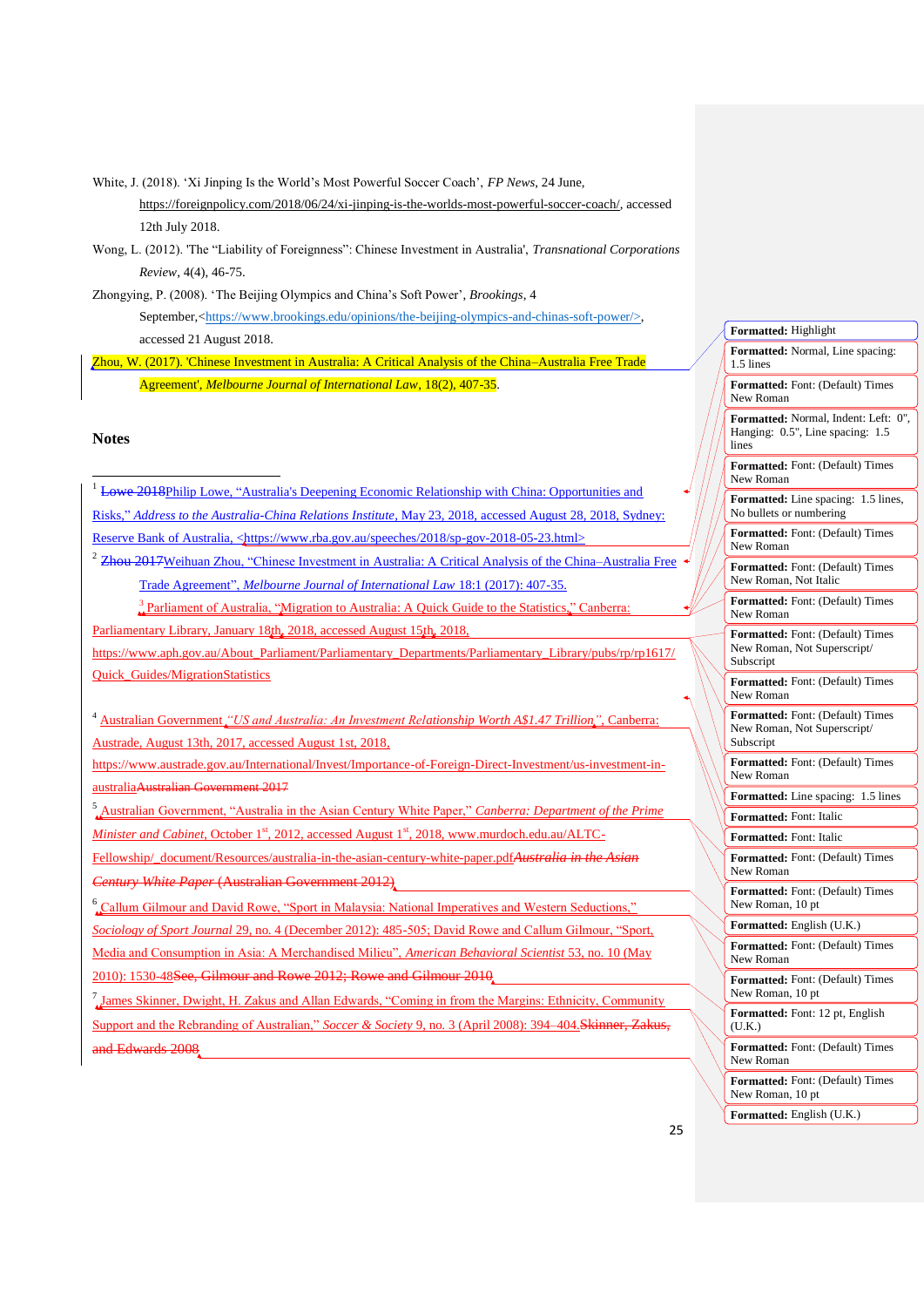-<br><sup>8</sup> Jonathan White, "Xi Jinping Is the World's Most Powerful Soccer Coach," FP News, June 24, 2018, accessed July 12th, 2018, https://foreignpolicy.com/2018/06/24/xi-jinping-is-the-worlds-most-powerful-soccercoach/White 2018

<sup>9</sup> Chris Hallinan and John Hughson, "The Beautiful Game in Howard's 'Brutopia': Football, Ethnicity and Citizenship in Australia," *Soccer & Society* 10, no 1 (December 2008): 1–8.Hallinan and Hughson 2009 <sup>10</sup> Michael Wesley, "Irresistible Rise of the Indo-Pacific," *The Australian Literary Review*, May 4 May, 2011, accessed June 10<sup>th</sup>, 2018, https://www.theaustralian.com.au/arts/books/irresistible-rise-of-the-indo-pacific/newsstory/51e683a36fdf12cf68e647b9be467e44Wesley 2011

<sup>11</sup> Jessica Carniel "Sheilas, Wogs and Metrosexuals: Masculinity, Ethnicity and Australian Soccer," *Soccer & Society* 10, no. 1 (December 2008): 73–83; Roy Hay, "Our Wicked Foreign Game: Why has Association Football (Soccer) Not Become the Main code of Football in Australia?," *Soccer and Society* 7, no. 2-3 (January 2006): 165-86; Roy Hay, "Ethnicity, Structure and Globalization: An Argument about Association Football in Australia, 1958–2010," *Sport in Society* 14, no. 6 (September 2011); 833–50. Carniel 2009; Hay 2006, 2011

<sup>12</sup>, Ben Cuzzupe, "Racism and Sabotage: The History of How Australia Rejected Football," *Eurosport Football*, June 24, 2016, accessed August 14<sup>th</sup>, 2018, https://au.eurosport.com/football/racism-and-sabotage-the-history-ofhow-australia-rejected-football\_sto5660126/story.shtml<del>Cuzzupe 2016</del>

<sup>13</sup>, David Mar<u>r, *The White Queen: One Nation and the Politics of Race*, Quarterly Essay 65. (Melbourne: Black</u> Ink Books, 2017)Marr 2017

<sup>14</sup> Tom Westbrook, "Australia, Citing Concerns Over China, Cracks Down on Foreign Political Influence," *Reuters*, December 5th, 2017, accessed July 12<sup>th</sup>, 2018. https://www.reuters.com/article/us-australia-politicsforeign/australia-citing-concerns-over-china-cracks-down-on-foreign-political-influence-

idUSKBN1DZ0CNWestbrook 2017

<sup>15</sup> Clive Hamilton, *Silent Invasion: China's Influence in Australia*. (Melbourne: Hardie Grant, 2018)

<sup>16</sup> Dylan Welch, "Chinese Agents are Undermining Australia's Sovereignty, Clive Hamilton's Controversial New Book Claims," *ABC*, February 22nd, 2018, accessed July 12<sup>th</sup>, 2018, http://www.abc.net.au/news/2018-02-22/book-reveals-extent-of-chinese-influence-in-australia/9464692Welch 2018

<sup>17</sup> David Fickling, "Australia Seen as "America's Deputy Sheriff"," *The Guardian*, September 10th, 2004, Accessed May 11<sup>th</sup>, 2015, www.theguardian.com/world/2004/sep/10/indonesia.australiaFickling 2004,

<sup>18</sup> David Rowe, (2018). "Football, Diplomacy and Australia in the Asian Century," in J Simon, Rofe, ed., *Sport* 

*and Diplomacy: Games within Games*. (Manchester: Manchester University Press, 2018) pp. TBC.Rowe 2018 <sup>19</sup> Football Federation Australia, *"We Are Football: This is Our Vision: Whole of Football Plan,*" Sydney:

Football Federation Australia, May 5th, 2015, accessed May 11th, 2015, FFA, *We Are Football: This is Our Vision: Whole of Football Plan* 2015: 21.

<sup>20</sup> Nick O'Malley, '"This is Just the Start": China-Australia Tensions Brought to the Surface," *The Sydney Morning Herald*, May 25th, 2018, accessed August 15<sup>th</sup>, 2018, https://www.smh.com.au/politics/federal/this-isjust-the-start-china-australia-tensions-brought-to-the-surface-20180525-p4zhid.htmlO'Malley 2018.

<sup>21</sup> Loong Wong, "'The "Liability of Foreignness": Chinese Investment in Australia," *Transnational Corporations Review* 4, no. 4 (December 2012): 46-75.Wong 2012

| Formatted: Font: (Default) Times<br>New Roman        |           |
|------------------------------------------------------|-----------|
| Formatted: Font: (Default) Times<br>New Roman, 10 pt |           |
| <b>Formatted:</b> English (U.K.)                     |           |
| <b>Formatted:</b> Font: (Default) Times<br>New Roman |           |
| Formatted: Font: (Default) Times<br>New Roman, 10 pt |           |
| <b>Formatted:</b> English (U.K.)                     |           |
| <b>Formatted:</b> Font: (Default) Times<br>New Roman |           |
| Formatted: Font: (Default) Times<br>New Roman, 10 pt |           |
| Formatted: Normal, No bullets or<br>numbering        |           |
| <b>Formatted:</b> Line spacing: 1.5 lines            |           |
| <b>Formatted</b>                                     |           |
| <b>Formatted</b>                                     |           |
| Formatted                                            |           |
| Formatted                                            | . <u></u> |
| Formatted                                            |           |
| <b>Formatted:</b> English (U.K.)                     |           |
| Formatted                                            |           |
| Formatted                                            |           |
| Formatted                                            |           |
| Formatted                                            |           |
| Formatted                                            |           |
| Formatted                                            |           |
| Formatted                                            |           |
| Formatted                                            |           |
| Formatted                                            |           |
| Formatted                                            |           |
| Formatted                                            |           |
| Formatted                                            |           |
| Formatted                                            |           |
| Formatted: Font: English (U.K.)                      |           |
| <b>Formatted</b>                                     | $\ddotsc$ |
| <b>Formatted</b>                                     |           |
| <b>Formatted</b>                                     |           |
| Formatted                                            |           |
| <b>Formatted</b>                                     |           |
| Formatted: Font: Italic                              |           |
| <b>Formatted</b>                                     |           |
| Formatted                                            |           |
| Formatted: English (U.K.)                            |           |
| <b>Formatted</b>                                     |           |
| <b>Formatted</b>                                     |           |
| Formatted                                            |           |
|                                                      |           |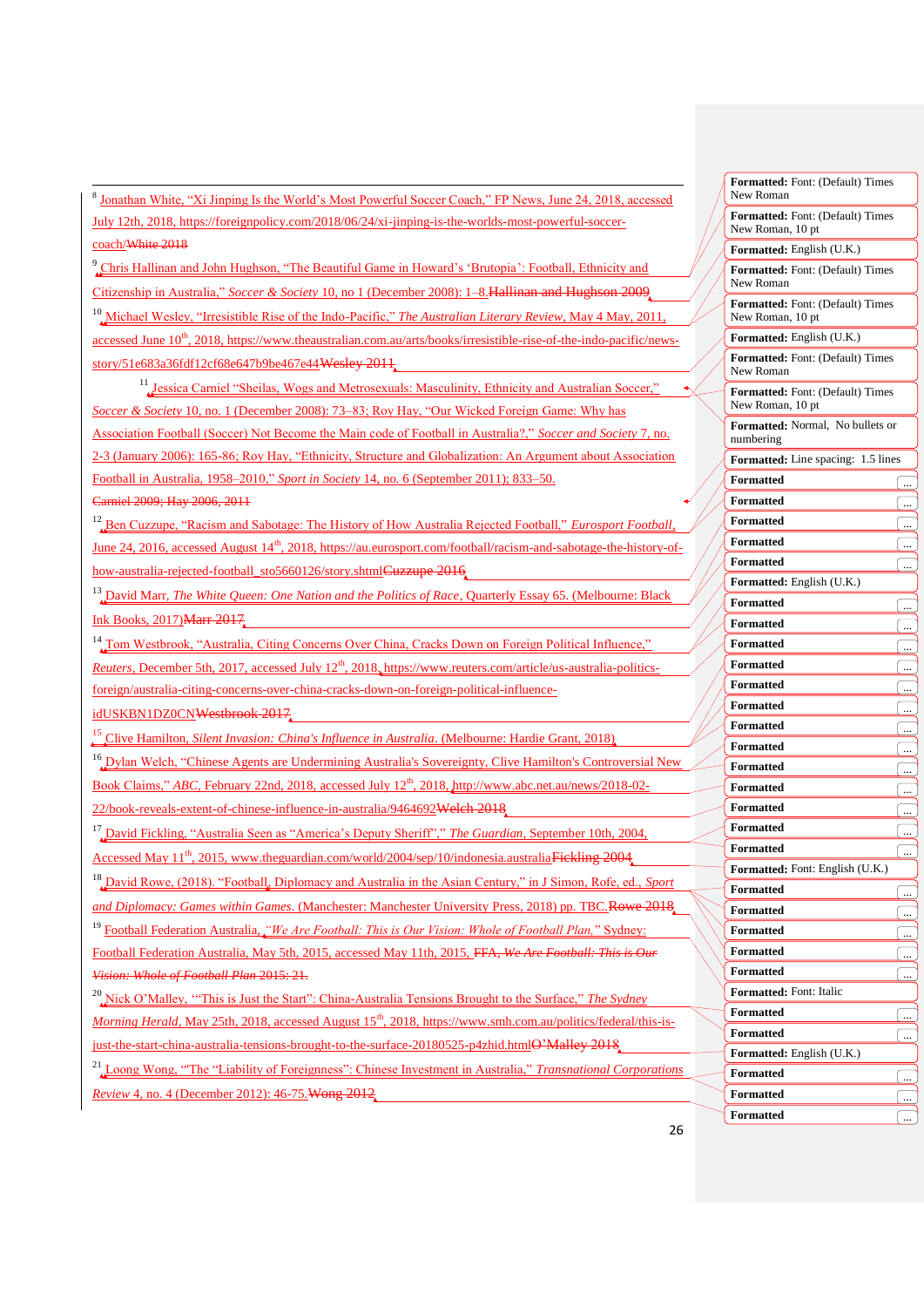<sup>22</sup> He Weiping, "Why China is Cracking Down on Overseas Investment," *The Conversation*, August 22<sup>nd</sup>, 2017, accessed July 12th, 2018, https://theconversation.com/why-china-is-cracking-down-on-overseas-investment-82763Weiping, 2017

<sup>23</sup> Pang Zhongying, "The Beijing Olympics and China's Soft Power," *Brookings*, September 4<sup>th</sup>, 2008, accessed

August 21<sup>st</sup>, 2018, https://www.brookings.edu/opinions/the-beijing-olympics-and-chinas-soft-

power/Zhongying, 2008

1

<sup>24</sup> Human Rights and Equal Opportunities Commission, "What's the Score? A Survey of Cultural Diversity and Racism in Australian Sport," *Human Rights and Equal Opportunities Commission*, November 24<sup>th</sup>, 2006, accessed August  $21<sup>st</sup>$ , 2018,

https://www.humanrights.gov.au/sites/default/files/content/racial\_discrimination/whats\_the\_score/pdf/whats\_the score\_report.pdf.Human Rights and Equal Opportunity Commission 2006

<sup>25</sup>, Ray Gatt, "Lack of Reform Could Put A-League in Dire Straits, Says Clubs," *The Australian*, February 21<sup>st</sup>, 2018, accessed June 22<sup>nd</sup>, 2018, https://www.theaustralian.com.au/sport/football/lack-of-reform-could-putaleague-in-dire-straits-says-clubs/news-story/.Gatt 2018

<sup>26</sup> Robert Dillon, "Pawns in the Game: Unpaid Jets Players Caught Up in FFA-union Red Tape," *Newcastle Herald*, May 25th, 2015, accessed June 22<sup>nd</sup>, 2018, https://www.theherald.com.au/story/3103255/pawns-in-thegame-unpaid-jets-players-caught-up-in-ffa-union-red-tape/; Marco Monteverde, "Brisbane Roar are at Rock Bottom and the Club's Owners Aren't Budging — So Where Now for the Former Pride of the A-League?"' *The Courier-Mail*, January 27<sup>th</sup>, 2018, accessed June 22<sup>nd</sup>, 2018, https://www.news.com.au/sport/football/aleague/brisbane-roar/brisbane-roar-are-at-rock-bottom-and-the-clubs-owners-arent-budging-so-where-now-forthe-former-pride-of-the-aleague/news-story/961bda22aa41b19ae8c8276f56489986<del>Dillon 2015; Moteverde</del> 2018

<sup>27</sup> Jonathan Magee and John Sugden, "The World at their Feet": Professional Football and International Labor Migration," *Journal of Sport & Social Issues* 26, no. 4 (November 2002); 421-37; Joseph A. Maguire, "Globalization, Sport and National Identities," *Sport in Society* 14, no. 7-8 (November 2011): 978-93.Magee and Sugden 2002; Maguire 2001

<sup>28</sup> Dominguez quoted in AAP "Cashed-up Chinese Clubs Target A-League players," *SBS*, November 17<sup>th</sup>, 2016, accessed July 12<sup>th</sup>, 2018, https://theworldgame.sbs.com.au/cashed-up-chinese-clubs-target-a-league-

playersDominguez quoted in AAP 2016

<sup>29</sup> John Connell, "Globalisation, Soft Power, and the Rise of Football in China," *Geographical Research* 56, no. 1, (September 2018): 10.Connell 2018: 10

<sup>30</sup> Football Federation Australia, "FFA Announces Purchase of Newcastle Jets by Ledman Group," June  $14<sup>th</sup>$ , 2016, accessed March 2<sup>nd</sup>, 2018, https://www.a-league.com.au/news/ffa-announces-purchase-newcastle-jetsledman-groupFFA 2016

<sup>31</sup> Newcastle Jets, "A-League: Proud Owner Martin Lee Ecstatic with Jets' Flight Path," *Newcastle Herald*, April 26th, 2018, accessed June 22<sup>nd</sup>, 2018, https://www.theherald.com.au/story/5366195/owner-ecstatic-withjets-flight-path/Newcastle Herald 2018

<sup>32</sup> Giselle Wakatama and Staff, "Newcastle Jets' A-League Licence Cancelled after Nathan Tinkler Places Club in Voluntary Administration," *ABC News*, May 20<sup>th</sup>. 2015, May, accessed 28 July 2018,

| Formatted: Font: (Default) Times<br>New Roman               |
|-------------------------------------------------------------|
| Formatted: Font: (Default) Times<br>New Roman, 10 pt        |
| Formatted: English (U.K.), Pattern:<br>Clear (White)        |
| Formatted: Font: (Default) Times<br>New Roman               |
| Formatted: Font: (Default) Times<br>New Roman, 10 pt        |
| Formatted: English (U.K.), Pattern:<br>Clear (White)        |
| Formatted: Font: (Default) Times<br>New Roman               |
| <b>Formatted:</b> Font: (Default) Times<br>New Roman, 10 pt |
| Formatted: English (U.K.)                                   |
| <b>Formatted:</b> Font: (Default) Times<br>New Roman        |
| Formatted: Font: (Default) Times<br>New Roman, 10 pt        |
| Formatted: Font: (Default) Times<br>New Roman, 10 pt        |
| Formatted: English (U.K.), Pattern:<br>Clear (White)        |
| Formatted: Font: (Default) Times<br>New Roman               |
| Formatted: Font: (Default) Times<br>New Roman, 10 pt        |
| Formatted: English (U.K.)                                   |
| Formatted: Font: (Default) Times<br>New Roman               |
| Formatted: Font: (Default) Times<br>New Roman, 10 pt        |
| Formatted: English (U.K.)                                   |
| <b>Formatted:</b> Font: (Default) Times<br>New Roman        |
| Formatted: Font: (Default) Times<br>New Roman, 10 pt        |
| Formatted: English (U.K.), Pattern:<br>Clear (White)        |
| Formatted: Font: (Default) Times<br>New Roman               |
| Formatted: Font: (Default) Times<br>New Roman, 10 pt        |
| Formatted: English (U.K.), Pattern:<br>Clear (White)        |
| Formatted: Font: (Default) Times<br>New Roman               |
| <b>Formatted:</b> Font: (Default) Times<br>New Roman, 10 pt |
| Formatted: English (U.K.)                                   |
| Formatted: Font: (Default) Times<br>New Roman               |
| Formatted                                                   |

27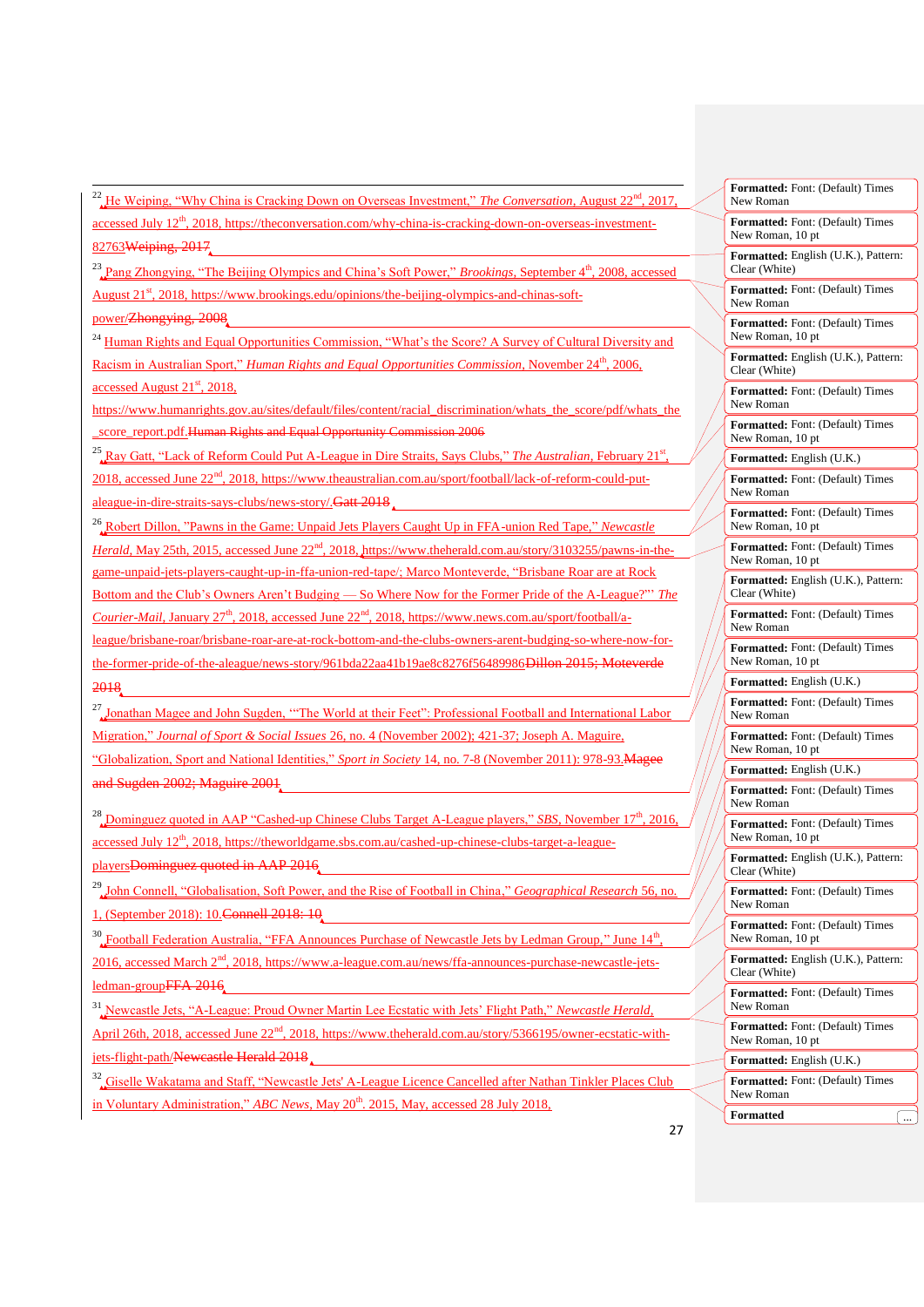http://www.abc.net.au/news/2015-05-20/nathan-tinkler-puts-newcastle-jets-into-voluntary-

administration/6482718Wakatama and Staff 2015

<sup>33</sup> Nick Mulvenney and Peter Rutherford, "Chinese Company Ledman Buys Australia's Newcastle Jets," *SBS* 

*News*, June 14<sup>th</sup>, 2016, accessed 22 June 2018. Mulvenney and Rutherford 2016.

<sup>34</sup> Australian Government, *Australia in the Asian Century White Paper*.

<sup>35</sup> Newcastle Jets, "NEWS: Newcastle Jets Enter New Era Under Ledman Group Leadership," *Newcastle Jets*, 13 June, 2016, accessed June 22<sup>nd</sup>, 2018, https://www.newcastlejets.com.au/news/news-newcastle-jets-enter-

new-era-under-ledman-group-leadership.Newcastle Jets 2016a

<sup>36</sup> For example see, Mulvenney and Rutherford 2016 Nick Mulvenney and Peter Rutherford, *Chinese Company Ledman Buys Australia's Newcastle Jets.*

<sup>37</sup> John Connell, *Globalisation, Soft Power, and the Rise of Football in China*; Emanuelle F. Leite Júnior and

Carlos Rodrigues, "The Chinese Football Development Plan: Soft Power and National Identity," *HOLOS* 33, no. 5 (September 2017): 114-24.Connell 2017; Leite Júnior and Rodrigues 2017

<sup>38</sup> Newcastle Jets, "A-League: Proud Owner Martin Lee Ecstatic with Jets' Flight Path," *Newcastle Herald*,

April 26th, 2018, accessed June 22<sup>nd</sup>, 2018, https://www.theherald.com.au/story/5366195/owner-ecstatic-withjets-flight-path/*Newcastle Herald* 2018

<sup>39</sup> Newcastle Jets, "NEWS: Jets Visit Ledman Group's Shenzhen HQ," *Newcastle Herald*, September 2nd, 2016, accessed June 22<sup>nd</sup>, 2018, https://www.newcastlejets.com.au/news/news-jets-visit-ledman-groups-shenzhen-hq

Newcastle Jets 2016b

<sup>40</sup> Matthew Smith, "Adelaide United Sale to Investors Result of 'Handshake Agreement' Made Nine Years Ago," *ABC News, March 8th, 2018, accessed June 22<sup>nd</sup>, 2018, http://www.abc.net.au/news/2018-03-08/adelaide-united*sale-result-of-handshake-agreement-griffin-says/9526738 Smith 2018

 $^{41}$  Ibid.

1

<sup>42</sup> Vince Rugari, "FFA Chief Executive David Gallop says Affordability is an Issue When Looking at Expansion and Other A-League Ambitions," *News.com.au*, March 1<sup>st</sup>, 2018, accessed June 22<sup>nd</sup>, 2018,

https://www.news.com.au/sport/football/a-league/ffa-chief-executive-david-gallop-says-affordability-is-an-issuewhen-looking-at-expansion-and-other-aleague-ambitions/news-

story/459d02fe01ad1211c108724ec431d3ddRugari 2018

<sup>43</sup> Emma Kemp, "15 Bidders Officially Vying for Two A-League Expansion Spots*," news.com.au*, 25 May 25th, 2018, accessed June 22<sup>nd</sup>, 2018, https://www.news.com.au/sport/football/15-bidders-officially-vying-for-twoaleague-expansion-spots/news-story/3ed836d20a77d321c6b8bbade97750f6; John Stensholt, "A-League

Expansion: Lang Walker Backs Bid for New Club in Sydney's South-west," *Australian Financial Review*, June 8<sup>th</sup>, 2018, accessed June 22<sup>nd</sup>, 2018, https://www.afr.com/business/sport/aleague-expansion-lang-walker-backs-

bid-for-new-club-in-sydneys-southwest-20180607-h112nh<del>Kemp 2018; Stensholt 2018</del>

<sup>44</sup> John Stensholt, *A-League Expansion: Lang Walker Backs Bid for New Club in Sydney's South-west*Stensholt 2018

<sup>45</sup> ABC News, "Southern Sydney A-League Club with Chinese-backed Consortium set to Bid for Licence," *ABC*, March  $6<sup>th</sup>$ , 2017, accessed June 1<sup>st</sup>, 2017, http://www.abc.net.au/news/2017-03-06/south-sydneyexpansion-a-league-bid-les-murray-craig-foster/8328802; Ray Gatt, "Chinese Backers for Proposed New A-League Franchise Southern Expansion," *The Australia*, March 6<sup>th</sup>, 2017, accessed June 1<sup>st</sup>, 2017,

| Formatted: English (U.K.), Pattern:<br>Clear (White) |                |  |  |  |
|------------------------------------------------------|----------------|--|--|--|
| <b>Formatted:</b> Font: (Default) Times<br>New Roman |                |  |  |  |
| <b>Formatted</b>                                     |                |  |  |  |
| Formatted                                            |                |  |  |  |
| <b>Formatted</b>                                     |                |  |  |  |
| <b>Formatted</b>                                     |                |  |  |  |
| <b>Formatted</b>                                     |                |  |  |  |
| <b>Formatted</b>                                     |                |  |  |  |
| Formatted                                            |                |  |  |  |
| <b>Formatted</b>                                     |                |  |  |  |
| <b>Formatted</b>                                     |                |  |  |  |
| <b>Formatted</b>                                     |                |  |  |  |
|                                                      |                |  |  |  |
| Formatted                                            |                |  |  |  |
| Formatted: Font: Italic                              |                |  |  |  |
| <b>Formatted</b>                                     |                |  |  |  |
| <b>Formatted</b>                                     |                |  |  |  |
| <b>Formatted</b>                                     |                |  |  |  |
| <b>Formatted</b>                                     |                |  |  |  |
| <b>Formatted</b>                                     |                |  |  |  |
| Formatted: Font: 10 pt, Italic                       |                |  |  |  |
| <b>Formatted</b>                                     |                |  |  |  |
| <b>Formatted</b>                                     |                |  |  |  |
| Formatted                                            |                |  |  |  |
| Formatted                                            |                |  |  |  |
| Formatted: English (U.K.)                            |                |  |  |  |
| <b>Formatted</b>                                     | <u></u>        |  |  |  |
| Formatted                                            |                |  |  |  |
| Formatted                                            |                |  |  |  |
| <b>Formatted</b>                                     |                |  |  |  |
| <b>Formatted</b>                                     |                |  |  |  |
| Formatted: English (U.K.)                            |                |  |  |  |
| Formatted                                            |                |  |  |  |
| Formatted                                            |                |  |  |  |
| Formatted                                            |                |  |  |  |
| Formatted                                            | $\ddot{\cdot}$ |  |  |  |
|                                                      |                |  |  |  |
| <b>Formatted</b>                                     |                |  |  |  |
| <b>Formatted</b>                                     |                |  |  |  |
| <b>Formatted</b>                                     |                |  |  |  |
| <b>Formatted</b>                                     |                |  |  |  |
| <b>Formatted</b>                                     |                |  |  |  |
| <b>Formatted</b>                                     |                |  |  |  |
| <b>Formatted</b>                                     |                |  |  |  |
| <b>Formatted</b>                                     |                |  |  |  |
| <b>Formatted</b>                                     | $\ldots$       |  |  |  |
| <b>Formatted</b>                                     |                |  |  |  |
|                                                      |                |  |  |  |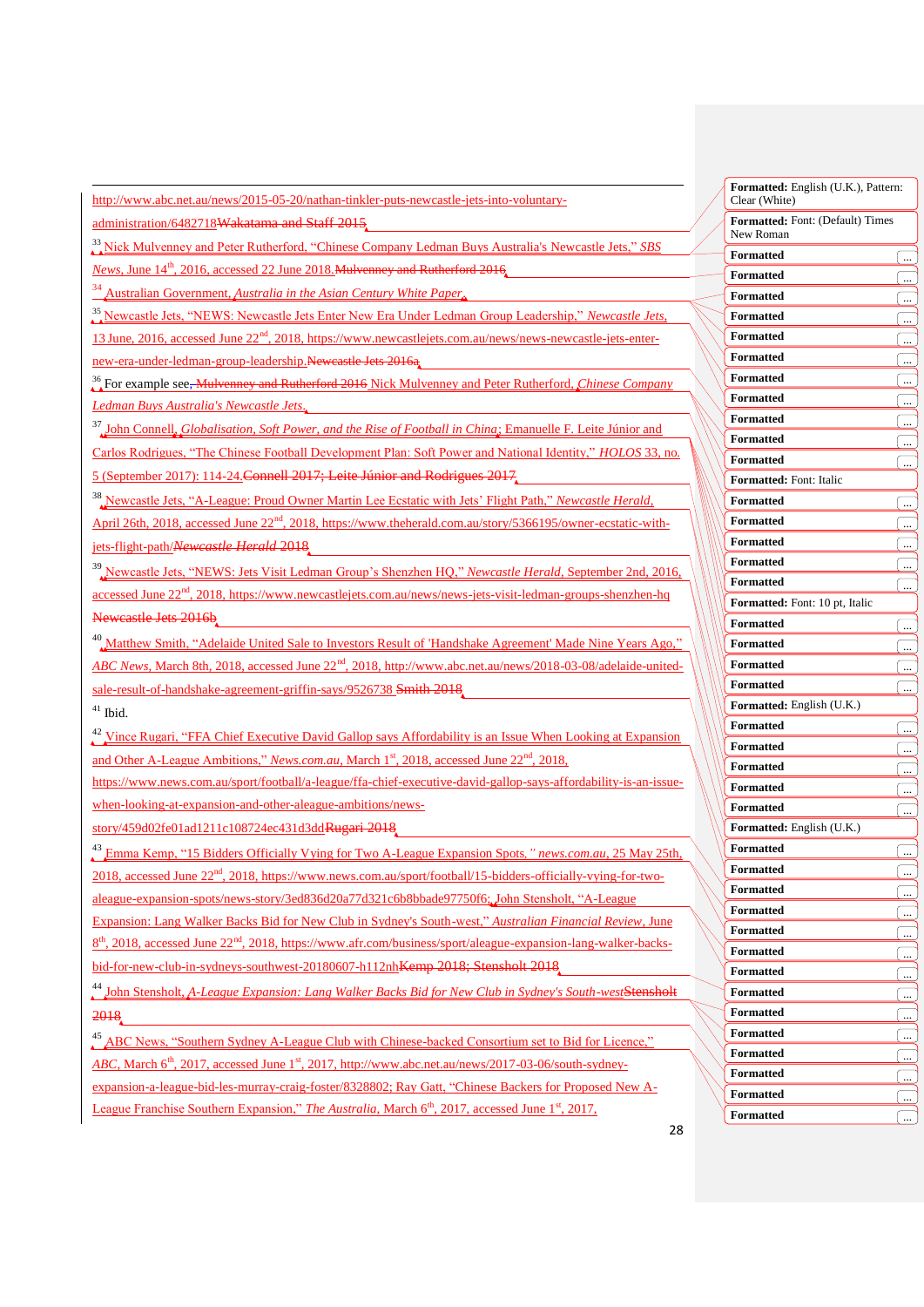$\langle$ https://www.theaustralian.com.au/sport/football/chinese-backers-for-proposed-new-aleague-franchise-

southern-expansion/news-story/2288623416b0280d0f94eccabde6cf07; Greg Prichard, "Southern Sydney A-League Bid "Impossible to Resist"', *SBS The World Game*, May 6th, 2017, accessed June 1st, 2017,

http://theworldgame.sbs.com.au/article/2017/03/06/southern-sydney-league-bid-impossible-resist; Emma Kemp,

*15 Bidders Officially Vying for Two A-League Expansion Spots*. ABC News 2017; Gatt 2017; Prichard 2017; Kemp 2018

<sup>46</sup> Southern Expansion, "*Southern Formalises Sister Club Relationship with Chinese Super League Club*," Southern Expansion, Sydney, 24th May, 2018, accessed July 3<sup>rd</sup>, 2018,

http://www.southernexpfc.com.au/2018/05/24/southern-formalises-sister-club-relationship-with-chinese-superleague-club/Southern Expansion 2018

 $47$  HbidIbid.

1

<sup>48</sup> Football NSW, "Beijing FA Strengthens Ties With Football NSW," Football NSW, February 24<sup>th</sup>, 2017, accessed December 2<sup>nd</sup>, 2017, https://footballnsw.com.au/2017/02/24/beijing-fa-strengthens-ties-with-footballnsw/

<sup>49</sup> Football Federation Australia, "Westfield Matildas to Play China in Victoria in November," September 16th 2017, accessed June 22nd, 2018, https://matildas.footballaustralia.com.au/news/westfield-matildas-play-chinavictoria-novemberFFA 2017

<sup>50</sup> Chris Hallinan and John Hughson, *The Beautiful Game in Howard's 'Brutopia': Football, Ethnicity and Citizenship in Australia*.Hallinan and Hughson 2009

 $51$  Clearinghouse for Sport, "Results by Sport," Australian Sports Commission, April  $30<sup>th</sup>$ , 2018,

accessed August  $14<sup>th</sup>$ , 2018, https://www.clearinghouseforsport.gov.au/research/smi/ausplay/results/sport Clearinghouse for Sport, 2018

<sup>52</sup> Australian Sports Commission, "*AusPlay: Participation Data for the Sport Sector. Summary of Key National Findings. October 2015 to September 2016 Data,* "Canberra: Australian Sports Commission, December 21<sup>st</sup>,

 $2016$ , accessed August  $14<sup>th</sup>$ ,  $2018$ ,

https://www.ausport.gov.au/\_\_data/assets/pdf\_file/0007/653875/34648\_AusPlay\_summary\_report\_accessible\_F INAL\_updated\_211216.pdf

 $53$  Ibid.

<sup>4</sup> Daryl Adair, 'Australia'. In John Nauright and David K. Wiggins., eds., *Routledge Handbook of Sport, Race and Ethnicity,*(Routledge: New York, 2016), 146-159.

<sup>55</sup> Pierre Bourdieu, *Distinction: A Social Critique of the Judgement of Taste.* (London and New York: Routledge, 2010).

<sup>56</sup> Wanning Sun, "*Chinese-Language Media in Australia: Developments, Challenges and Opportunities,"*

Sydney: Australia-China Relations Institute (ACRI), September  $1<sup>st</sup>$ , 2016, accessed August  $14<sup>th</sup>$ , 2018,

<sup>57</sup> Bonnie Pang and Joanne Hill, "Representations of Chinese Gendered and Racialised Bodies in Contemporary

Media Sites," *Sport, Education and Society*, June 16<sup>th</sup>, 2018, accessed August 15<sup>th</sup>, 2018,

https://doi.org/10.1080/13573322.2018.1489226

<sup>58</sup> Vitor Sobral, "How Australia can benefit from China's football investment," *SBS*. March 10th, 2017, accessed

July 3rd, 2018, https://theworldgame.sbs.com.au/how-australia-can-benefit-from-china-s-football-investment

<sup>9</sup> Tom Smithies, "Chinese Property Group Jia Yuan Throw Support Behind Possible A-League Team in

Southern Sydney," *The Daily Telegraph*, March 6<sup>th</sup>, 2017, accessed June 22<sup>nd</sup>, 2018,

| ш<br>н<br>laticu. I Ulli. (Delault <i>)</i><br><b>THIL</b> S<br>New Roman, 10 pt          |            |  |  |
|-------------------------------------------------------------------------------------------|------------|--|--|
| Formatted: Font: (Default) Times<br>New Roman, English (U.K.), Pattern:<br>Clear (White)  |            |  |  |
| <b>Formatted:</b> Font: (Default) Times<br>New Roman                                      |            |  |  |
| <b>Formatted:</b> Font: (Default) Times<br>New Roman, 10 pt                               |            |  |  |
| <b>Formatted:</b> English (U.K.), Pattern:<br>Clear (White)                               |            |  |  |
| <b>Formatted:</b> Font: (Default) Times<br>New Roman                                      |            |  |  |
| Formatted: Underline, Font color:<br>Hyperlink, English (U.K.), Pattern:<br>Clear (White) |            |  |  |
| Formatted: Normal, Line spacing:<br>1.5 lines                                             |            |  |  |
| Formatted                                                                                 | l          |  |  |
| Formatted                                                                                 |            |  |  |
| Formatted                                                                                 |            |  |  |
| Formatted                                                                                 |            |  |  |
| Formatted                                                                                 | $\ddotsc$  |  |  |
| Formatted                                                                                 | $\ddotsc$  |  |  |
| Formatted                                                                                 |            |  |  |
|                                                                                           |            |  |  |
| <b>Formatted</b>                                                                          |            |  |  |
| <b>Formatted</b>                                                                          | $\ddots$   |  |  |
| <b>Formatted</b>                                                                          | $\ddotsc$  |  |  |
| Formatted                                                                                 |            |  |  |
| Formatted: Line spacing:<br>1.5 lines                                                     |            |  |  |
| Formatted                                                                                 |            |  |  |
| Formatted                                                                                 | $\ddotsc$  |  |  |
| Formatted                                                                                 | $\ddotsc$  |  |  |
| Formatted                                                                                 |            |  |  |
| Formatted                                                                                 |            |  |  |
| Formatted                                                                                 |            |  |  |
| Formatted                                                                                 |            |  |  |
| Formatted                                                                                 | $\ddotsc$  |  |  |
| Formatted                                                                                 |            |  |  |
| <b>Formatted</b>                                                                          | $\ddotsc$  |  |  |
|                                                                                           | <u></u> با |  |  |
| <b>Formatted</b>                                                                          |            |  |  |
| <b>Formatted</b>                                                                          | $\ldots$   |  |  |
| <b>Formatted</b>                                                                          | I          |  |  |
| <b>Formatted</b>                                                                          | $\ddotsc$  |  |  |
| <b>Formatted</b>                                                                          | $\ldots$   |  |  |
| <b>Formatted</b>                                                                          |            |  |  |
| <b>Formatted</b>                                                                          | $\ddotsc$  |  |  |
| <b>Formatted</b>                                                                          | $\ddotsc$  |  |  |
| <b>Formatted</b>                                                                          | $\ldots$   |  |  |
| Formatted                                                                                 | $\cdots$   |  |  |
|                                                                                           |            |  |  |

**Formatted:** Font: (Default) Times

29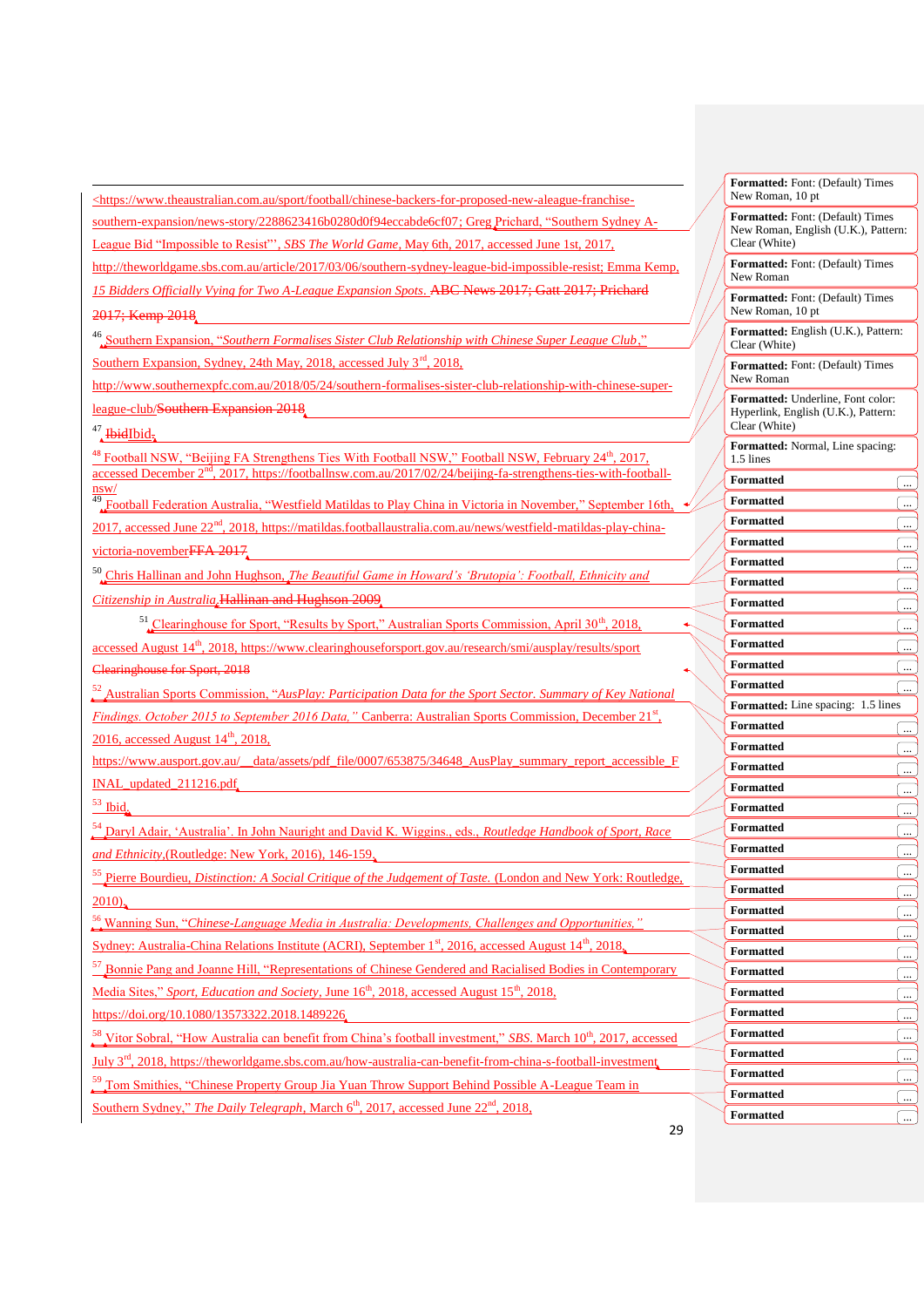https://www.perthnow.com.au/sport/soccer/chinese-property-group-jia-yuan-throw-support-behind-possiblenew-a-league-team-in-southern-sydney-ng-9d8f8409f2514aca5c7f110703c5d51b

1

<sup>60</sup> David Rowe, "Continental Competition, Global Disposition: The AFC Asian Cup," in Lawrence A. Wenner and Andrew Billings, eds., *Sport, Media and Mega-Events*, (London and New York: Routledge, 2017), 185-98.

<sup>61</sup> Bernie Pramberg, "Love of the Game: Chinese Football Fans Counting Down to Asian Cup," *The Courier-Mail*, December 29<sup>th</sup>, 2014, accessed June 22<sup>nd</sup>, 2018, https://www.adelaidenow.com.au/sport/football/love-ofthe-game-chinese-football-fans-counting-down-to-asian-cup/news-story/507f563612182d4a6afe134437b298bc

<sup>62</sup> Paul Henry, "The AFC Asian Cup was One of the Most Talked About Football Events Ever in Asia. What

Does that Mean for the Future of Stadium Design?", *Populous*, February 23<sup>rd</sup>, 2015, accessed February 23<sup>rd</sup>, 2016, http://populous.com/posts/the-afc-asian-cup-was-one-of-the-most-talked-about-football-events-ever-inasia-what-does-that-mean-for-the-future-of-stadium-design/

<sup>3</sup> Fan Hong and J A. Mangan, "Will the "Iron Roses" Bloom Forever? Women's Football in China: Changes and Challenges," *Soccer & Society* 4, no. 2–3 (August 2003): 47–66.

<sup>64</sup> Australian Bureau of Statistics, "*3412.0 - Migration, Australia, 2015–16"*, March 30th, 2017, accessed August,  $1<sup>st</sup>$ , 2018,

<sup>65</sup> Bonnie Pang and Doune Macdonald, "Understanding Young Chinese Australian's (Dis)engagement in Health and Physical Education and School Sport," *Physical Education Sport Pedagogy* 21, no. 4 (May 2015): 441–58.

 $<sup>6</sup>$  Ien Ang, "Beyond Chinese Groupism: Chinese Australians between Assimilation, Multiculturalism and</sup> Diaspora," *Ethnic and Racial Studies* 37, no. 7 (December 2014): 1–13; Bonnie Pang, "Conducting Research with Young Chinese-Australian Students in Health and Physical Education and Physical Activity: Epistemology,

Positionality and Methodologies," *Sport Education and Society* 23, no. 6 (October 2016): 607-18.

<sup>67</sup> Bonnie Pang, Doune Macdonald and Peter Hay, '"Do I Have a Choice?" The Influences of Family Values and Investments on Chinese Migrant Young People's Lifestyles and Physical Activity Participation," *Sport, Education and Society* 20, no. 8 (September 2013): 1048-64.

<sup>68</sup> Bonnie Pang and Joanne Hill, *Representations of Chinese Gendered and Racialised Bodies in Contemporary Media Sites*.

<sup>9</sup> Nick Guoth, "A New China: Using Sport to Expose a Multi-class Race through the 1923 Chinese Soccer Tour of Australia," *Sport in Society* 15, no. 4 (April 2012): 462–78.

<sup>70</sup> Richard Cashman, "Asia's Place in the Imaging of Australian Sport," *Sport in Society* 12, no. 7 (September 2009): 933-46.

 $^{71}$  Andrew Honey, "Sport, Immigration Restriction and Race: The Operation of the White Australia Policy," in Richard Cashman, John O'Hara and Andrew Honey, eds., *Sport, Federation, Nation* (Sydney: Walla Walla Press, 2011): 26–46.

<sup>72</sup> Ian H. Burnley "*The Impact of Immigration of Australia. A Demographic Approach*," (Melbourne: Oxford University Press, 2001)

<sup>73</sup> Nick Guoth, *A New China: Using Sport to Expose a Multi-class Race through the 1923 Chinese Soccer Tour of Australia.*

<sup>74</sup> Sean Brawley, "Australia's Asian sporting context," *Sport in Society* 15, no. 4 (April 2012): 421-427; Richard Cashman, *Asia's Place in the Imaging of Australian Sport*.

| <b>Formatted</b> | $\cdot$            |
|------------------|--------------------|
| Formatted        | <u></u>            |
| Formatted        | $\ddotsc$          |
| Formatted        | ( <u></u>          |
| Formatted        | $\mathsf{I}$<br>   |
| <b>Formatted</b> | $\pm$              |
| Formatted        | یت)                |
| Formatted        | l                  |
| Formatted        | l                  |
| <b>Formatted</b> |                    |
| Formatted        | $\cdot$            |
| Formatted        | ( <u></u>          |
| Formatted        | [                  |
| Formatted        | l                  |
| Formatted        | $\overline{1}$<br> |
| Formatted        | $\frac{1}{2}$      |
| Formatted        | <u>ب:</u> )        |
| Formatted        | [                  |
| Formatted        | l <u>.</u>         |
| Formatted        |                    |
| <b>Formatted</b> |                    |
| <b>Formatted</b> | <u>in</u>          |
| Formatted        | ( <u></u><br>[     |
| Formatted        |                    |
| Formatted        | $\mathsf{L}$       |
| Formatted        | <u></u>            |
| Formatted        | ے)                 |
| Formatted        | یب)<br>l           |
| Formatted        |                    |
| Formatted        | <u></u> )          |
| Formatted        |                    |
| Formatted        | ے)                 |
| <b>Formatted</b> | <u>ب.</u>          |
| Formatted        | l                  |
| Formatted        | <u></u> ا          |
| <b>Formatted</b> | $\ddotsc$          |
| <b>Formatted</b> | $\frac{1}{2}$      |
| <b>Formatted</b> | ( <u></u>          |
| <b>Formatted</b> | $\ddotsc$          |
| <b>Formatted</b> | <u></u> ا          |
| <b>Formatted</b> | $\frac{1}{2}$      |
| <b>Formatted</b> | <u>(</u>           |
| Formatted        | …_ا                |
| <b>Formatted</b> | l                  |
| <b>Formatted</b> | l . <u></u>        |
| <b>Formatted</b> | $\ldots$           |
| <b>Formatted</b> | l <u>.</u>         |
| <b>Formatted</b> |                    |
| Formatted        | $\ddotsc$          |
|                  | l                  |
| <b>Formatted</b> | $\pm$              |

30